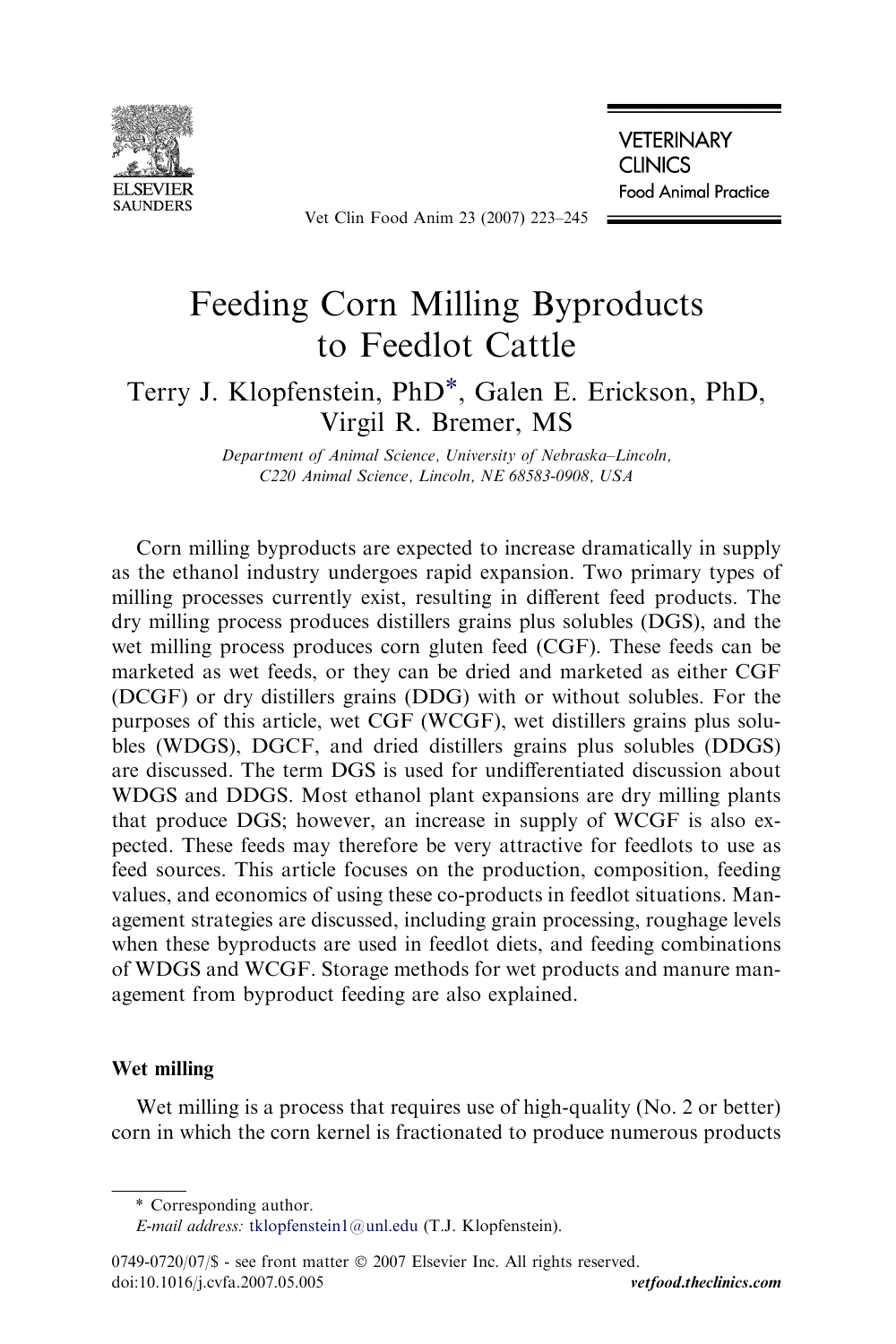intended for human use. Fresh water enters the milling system in the final stage of starch washing. Subsequently, it runs countercurrent with respect to the flow of corn, passing through numerous screens and separating implements, acquiring soluble nutrients at each step. Ultimately, this solution is the resource in which corn entering the process is initially steeped. Lactic acid–producing bacteria in the steeping process ferment the soluble carbohydrates collected by the water to further kernel softening. Following the steeping process (Fig. 1), corn kernels are separated into corn bran, starch, corn gluten meal (CGM, protein), germ, and soluble components. If the wet milling plant is fermenting starch into ethanol, a portion of the steep water (now called steep liquor) is added to the fermentation vat to supply nutrients for the growth of ethanol-producing yeast cells. The ethanol is distilled off after the fermentation process. The solution exiting the still is called distillers solubles, not to be confused with dry milling distillers solubles. Wet milling distillers solubles contains very little corn residue, almost no fat, and is high in protein from the remnants of yeast cells from the fermentation process. The distillers solubles and a portion of the steep liquor are added to the bran fraction of the corn resulting in WCGF. The WCGF can have a portion of the germ meal added if the plant has those capabilities. For a more complete review of the wet milling process, the reader is referred to Blanchard [\[1\].](#page-20-0) The actual composition of WCGF can vary depending on the plant's capabilities. Steep, a combination of steep liquor and distillers solubles, contains more energy (136% the feeding value of corn) and protein than corn bran or germ meal [\[2\].](#page-20-0) Plants that apply more steep to corn bran or germ



Fig. 1. Wet milling industry resulting in wet or dry corn gluten feed.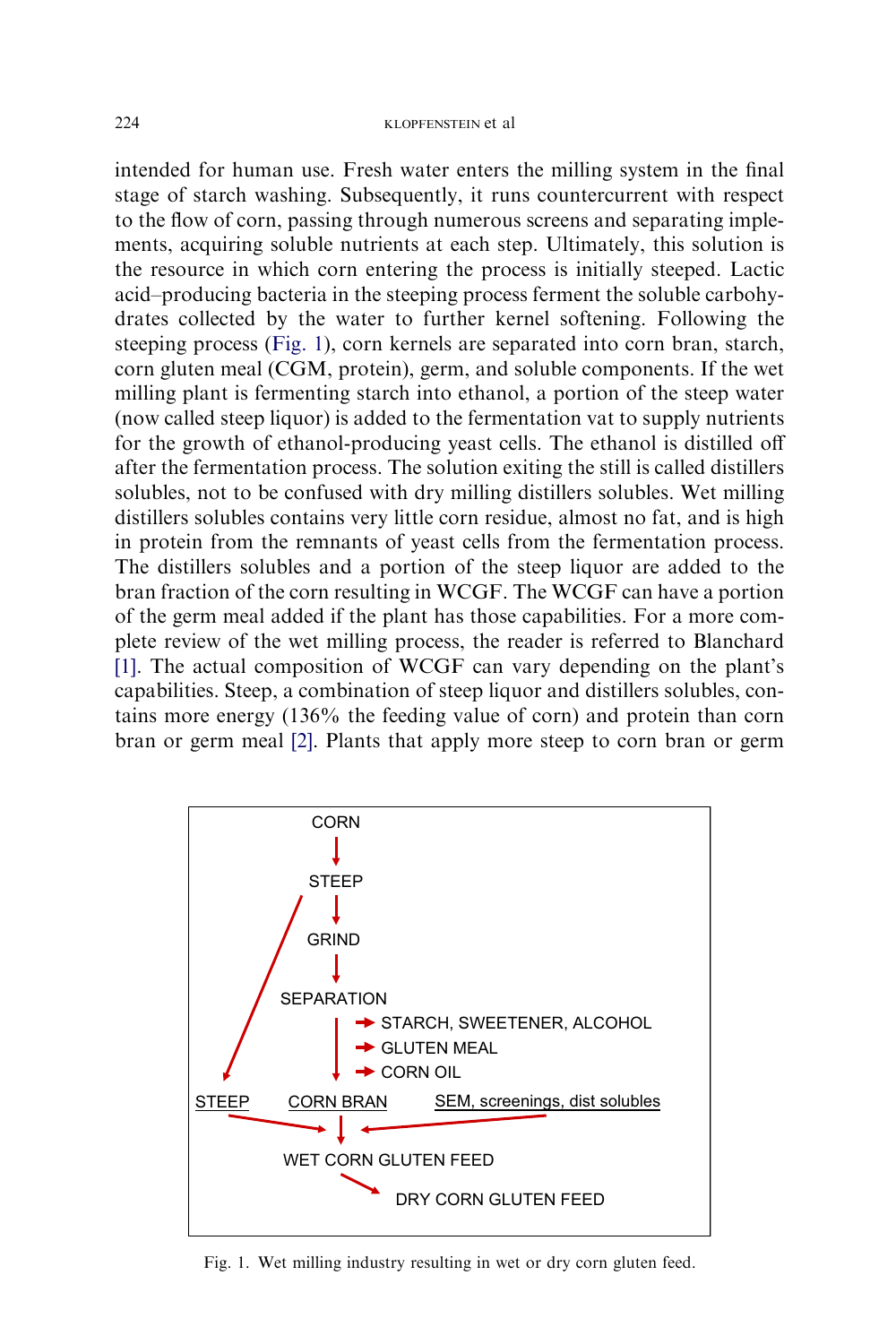meal therefore produce WCGF that is higher in crude protein (CP) and energy.

WCGF contains 16% to 23% CP, which is approximately 70% ruminally degradable protein (degradable intake protein, DIP) used by rumen microbes. During wet milling, CGM is removed and marketed in higher-value markets. CGM should not be confused with WCGF, because CGM contains approximately 60% CP, which is 40% DIP and 60% bypass protein (undegradable intake protein, UIP).

#### Dry milling

The dry milling ethanol process (Fig. 2) is relatively simple. Corn (or another starch source) is ground, fermented, and the starch converted to ethanol and  $CO<sub>2</sub>$ . Approximately one third of the dry matter (DM) remains as feed product following starch fermentation, assuming the starch source is approximately two-thirds starch. As a result, all the nutrients are concentrated threefold because most grains do contain approximately two thirds starch. For example, if corn is 4% oil, the WDGS or DDGS contains approximately 12% oil. In the dry milling process, the resultant feed byproducts are distillers grains, distillers solubles, and distillers grains plus solubles, depending on the plant and whether it is producing wet or dry byproducts and the relative amounts of distillers grains and distillers solubles mixed together to be added back to the grains. If all of the solubles are added back to the grains, DGS are 81% distillers grains and 19% distillers solubles (DM basis) [\[3\]](#page-20-0). Most distillers grains contains some solubles, but this can vary from plant to plant. Solubles are a good source of protein, high in fat, phosphorus (P), and sulfur (S) and low in fiber [\[3\].](#page-20-0) Solubles contain



Fig. 2. Dry milling industry with the feed products produced.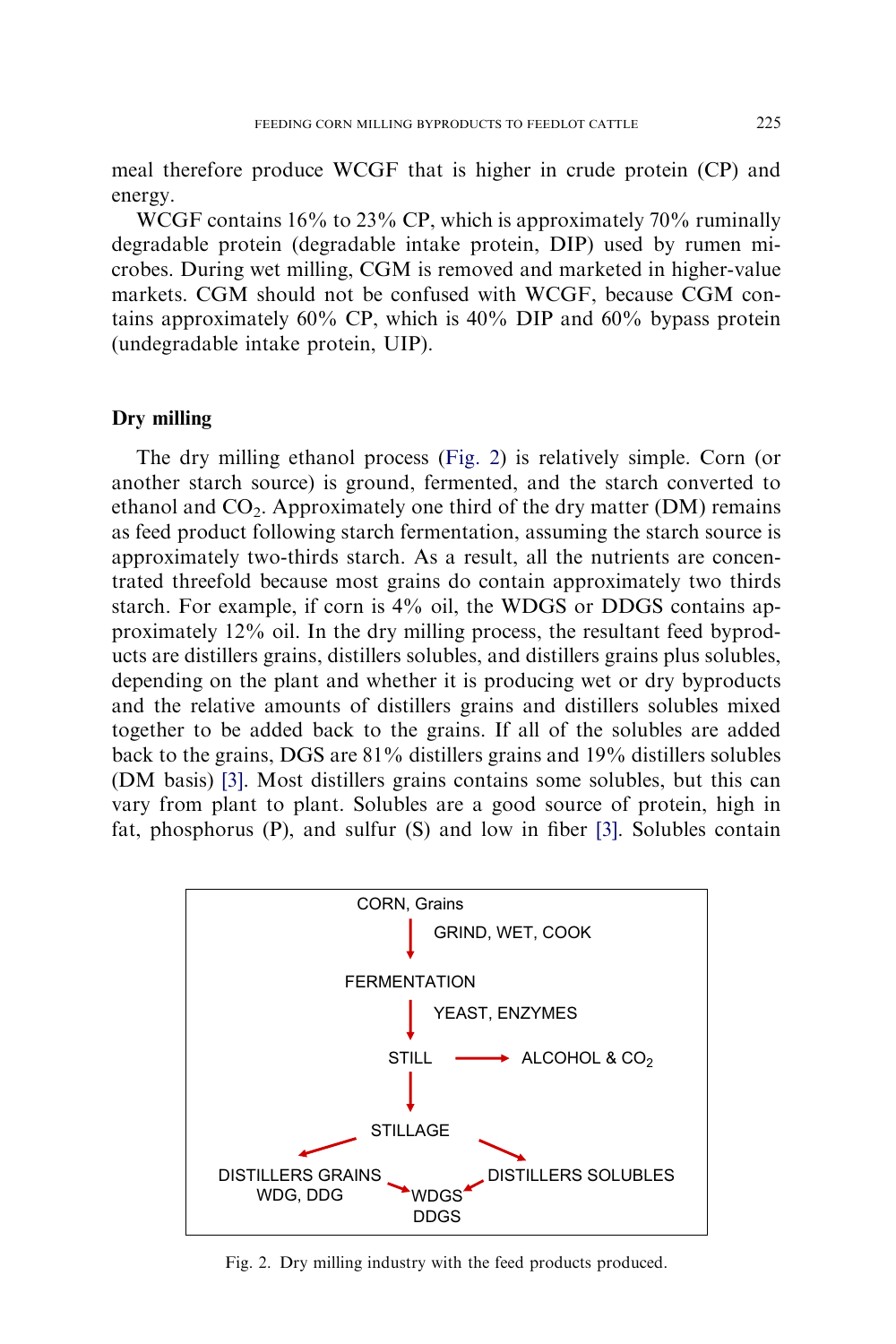<span id="page-3-0"></span>25% CP, 20% fat, 1.57% P, 0.92% S, and 2.3% neutral detergent fiber (NDF). Distillers solubles has become a popular base for liquid feed supplements. As molasses prices have increased, many liquid supplement companies are using wet milling industry steep or dry milling distillers solubles in place of molasses in their supplements. In addition, solubles may replace corn and protein in finishing diets [\[4,5\].](#page-20-0) Steers fed 4% or 8% of diet DM as corn distillers solubles had improved feed conversion compared with steers fed a conventional cracked corn diet.

The wet milling industry is more complex than dry milling because the corn kernel is divided into more components in wet milling to allow for higher value marketing of end products. For example, the oil is extracted and sold separately in the wet milling industry, as is CGM. CGM is a protein supplement that contains a large amount of bypass protein, or UIP, commonly marketed to the dairy, poultry, or pet industries. The importance of understanding the differences involved in the manufacturing processes is that the resulting feed byproducts from these two industries are different.

# Composition

Table 1 contains data on production plant averages and some indication of variation for various corn milling byproducts. Variation exists from plant to plant and even within a given plant. These table values should not replace sampling and analysis of feed from individual plants. The DDGS, WDGS,

|                        | Feedstuff |                                                                                                               |      |      |      |      |      |      |
|------------------------|-----------|---------------------------------------------------------------------------------------------------------------|------|------|------|------|------|------|
|                        |           | DRC <sup>a</sup> WCGF-A WCGF-B DDGS <sup>b</sup> WDGS <sup>b</sup> CCDS <sup>b</sup> MWDGS Steep <sup>c</sup> |      |      |      |      |      |      |
| DM                     | 90        | 44.7                                                                                                          | 60.0 | 90.4 | 34.9 | 35.5 | 46.2 | 49.4 |
| $CP, \%$ of DM $9.8$   |           | 19.5                                                                                                          | 24.0 | 33.9 | 31.0 | 23.8 | 30.6 | 35.1 |
| UIP, $\%$ of CP 60     |           | 20                                                                                                            | 20   | 65   | 65   | 65   | 65   | 20   |
| P, $\%$ of DM          | 0.32      | 0.66                                                                                                          | 0.99 | 0.51 | 0.84 | 1.72 | 0.84 | 1.92 |
| NEg, Mcal/l $b^d$ 0.70 |           | 0.70                                                                                                          | 0.76 | 0.82 | 0.91 | 0.87 | NΑ   | 0.95 |

Table 1 Nutrient composition of selected corn milling byproducts

Abbreviations: CCDS, condensed corn distillers solubles (corn syrup); DDGS, dried distillers grains  $+$  solubles; DRC, dry-rolled corn with National Research Counsel (1996) values [\[29\];](#page-21-0) MWDGS, modified wet distillers grains + solubles; steep, steep liquor from wet milling plants; NEg, net energy for gain; WCGF-A, wet corn gluten feed; WCGF-B, Cargill Sweet Bran wet corn gluten feed; WDGS, wet distillers grains + solubles.<br><sup>a</sup> DRC values based on National Research Counsel (1996) values [\[29\]](#page-21-0) with approximately

<sup>5</sup> 3500 samples.<br><sup>b</sup> Values are from spring 2003 from only one plant in Nebraska that produces DDGS,

WDGS, and CCDS with standard deviation based on weekly composites.

<sup>c</sup> DM values represent variation from daily composites for a 60-day period. Other nutrients are based on monthly composites for 2002 and half of 2003.<br><sup>d</sup> NEg values are based on animal performance relative to DRC. WDGS and DDGS NEg

values depend on dietary inclusion.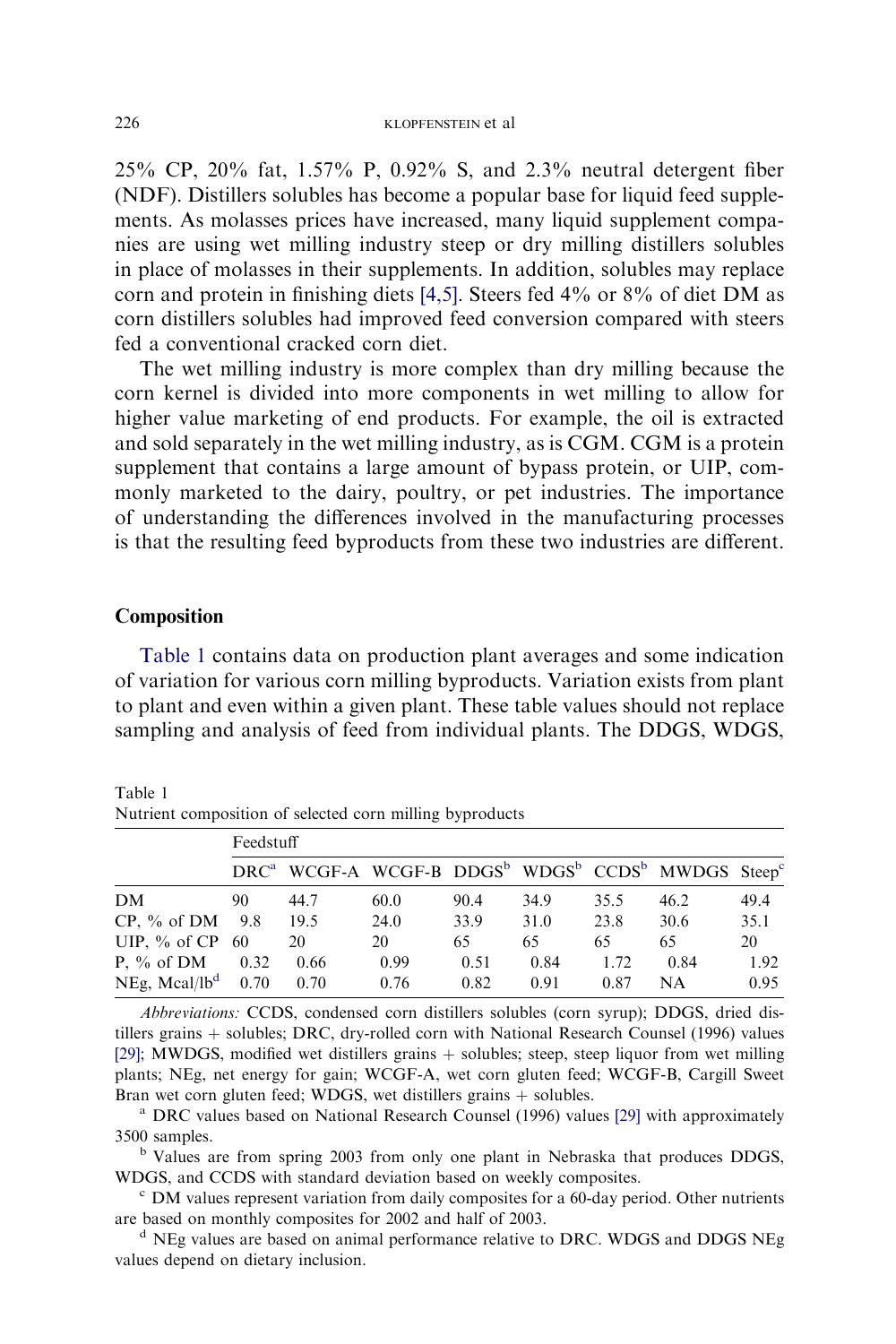and condensed corn distillers solubles (CCDS) are all from one plant in Nebraska and represent average values for 2003. Examples of plants with an excellent database on variability are the Cargill Blair, Eddyville, and Dalhart facilities. The standard deviations are low on DM change from load to load. This relates to two things: process development to minimize variation and the quality control culture of personnel operating the plants to minimize variation in feed products. The energy values used in [Table 1](#page-3-0) are based on performance data summarized in this paper and other reviews.

The DDGS composition data in Table 2 are based on the relative ratios of dried distillers grains to solubles ratio in DDGS [\[3\]](#page-20-0). The ethanol plant's normal DDGS averaged 19% solubles. For the purposes of this study, however, distillers grain products were produced with varying levels from 0% to 22% solubles added back to the grain portion. Increasing the amount of solubles decreased the DM, CP, and NDF content of the DDGS. The fat level increased in the DDGS as more solubles were added, however. As more solubles were added back from  $0\%$  to  $22\%$ , the resulting DDGS went from a golden-yellow color to a brown color. The change in color was not related to total digestive tract protein digestibility, however, because the protein was 97% to 98% digestible in all samples. For another recent review of composition and variation within plants and across plants, the reader is referred to Holt and Pritchard [\[6\]](#page-20-0). Moisture and DM variation are probably of greatest importance with wet byproducts. Fat and sulfur levels can vary in DGS, however, which could lead to changes in feeding value and potential for toxicity (especially polioencephalomalacia), respectively.

#### Feeding value

The first units of byproducts added to a ration are primarily used to replace protein normally provided by urea or natural protein sources in the ration. Subsequent additions of byproducts to the ration replace corn and other grains as energy sources. Feedlot diets that use DGS at levels less

Table 2

Nutrient composition and protein digestibility of dried distillers grains plus solubles based on solubles level

|                                     | Solubles level, $\%$ (DM) <sup>a</sup> |     |      |      |      |  |  |  |  |
|-------------------------------------|----------------------------------------|-----|------|------|------|--|--|--|--|
|                                     |                                        | 5.4 | 14.5 | 19.1 | 22.1 |  |  |  |  |
| DM, $\%$                            | 96                                     | 92  |      | 89   | 90   |  |  |  |  |
| $CP, \%$                            | 32                                     | 32  | 32   | 31   | 31   |  |  |  |  |
| NDF, $%$                            | 37                                     | 35  | 32   | 30   | 29   |  |  |  |  |
| Fat $\%$                            | 71                                     | 9   | 10   | 13   | 13   |  |  |  |  |
| CP digestibility, $\%$ <sup>b</sup> | 97                                     |     | 98   | 98   | 98   |  |  |  |  |

<sup>a</sup> Level calculated using  $\%$  NDF of solubles (2.3%) and 0% solubles DDG.

**b** Situ total-tract protein digestibility.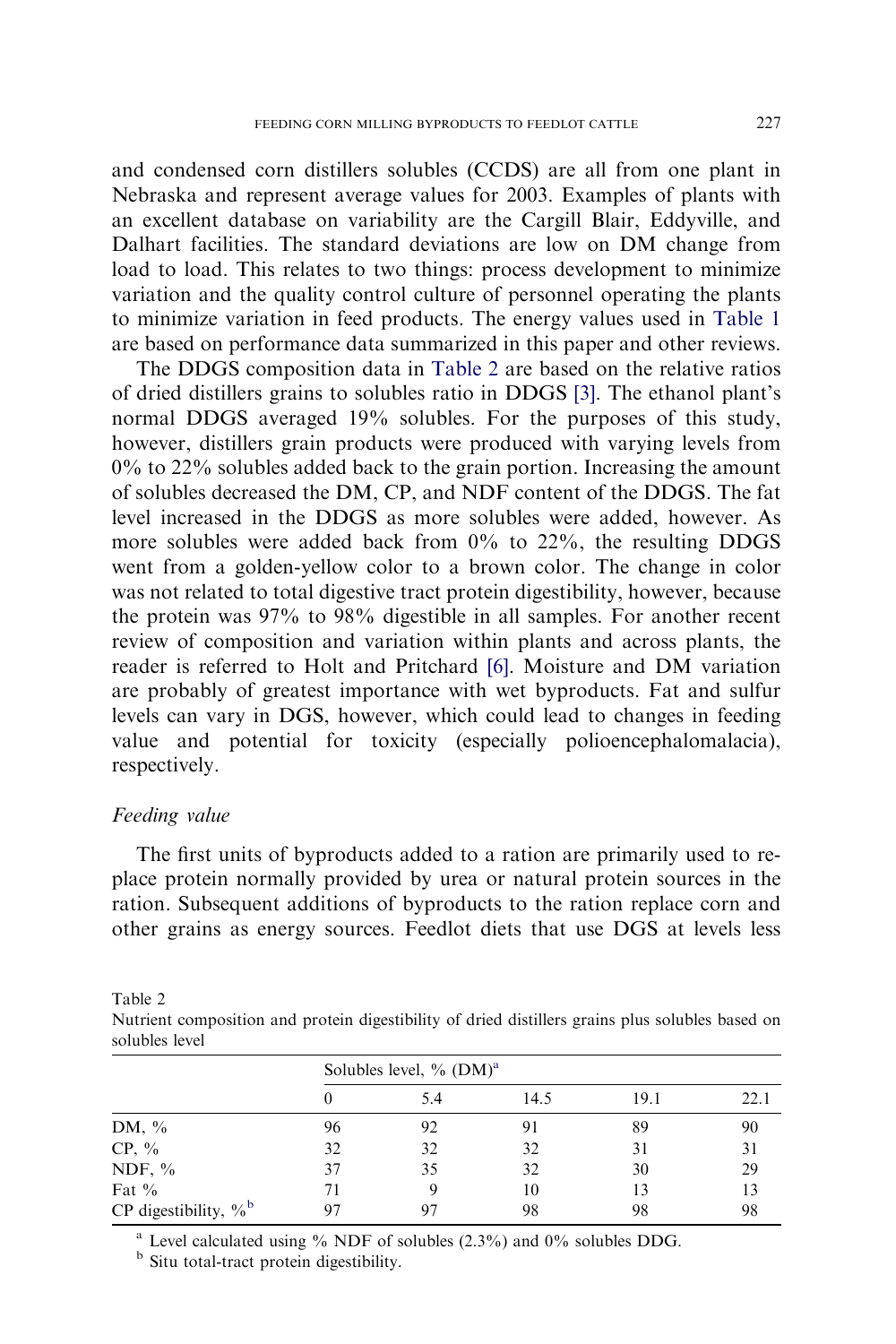than 15% to 20% of diet DM serve as a protein source for the animal. Conversely, when DGS is added above these levels, the beef animal uses the DGS as an energy source.

The feeding value of DGS and CGF depends on whether the byproducts are fed wet or dry and the level of dietary inclusion. Although the feeding value of WCGF is better than corn (100% to 109% the feeding value of corn), the feeding value of DCGF is 88% of dry-rolled corn (DRC) when fed at 25% to 30% of diet DM respectively [\[7\]](#page-21-0).

Most of the research on distillers grains as a feed source has been conducted on finishing cattle. Numerous studies evaluating the use of wet distillers byproducts in ruminant diets are available [\[4,8–19\]](#page-20-0). Feeding WDGS results in better performance than DDGS (Table 3). In studies with finishing cattle, the replacement of corn grain with WDGS consistently improved feed efficiency [\(Fig. 3\)](#page-6-0). [Fig. 4](#page-6-0) summarizes University of Nebraska studies conducted on WDGS with feeding value expressed relative to corn. The feeding value of WDGS is consistently higher than corn. These studies suggest a 30% to 31% improvement in feed efficiency when WDGS replaces intermediate levels of DRC in the diet (15% to 40% of diet DM). The feeding value of WDGS at low levels (less than 15%) is approximately 160% the feeding value of corn. When higher levels of WDGS are used (greater than 40%), the feeding value was still greater than corn. Replacing DRC with WDGS results in a quadratic improvement in ADG [\(Fig. 5](#page-7-0)). The optimal biologic response in average daily gain (ADG) was at 30% WDGS inclusion (see [Fig. 5\)](#page-7-0).

Buckner and colleagues [\[20\]](#page-21-0) conducted a 145-day feedlot finishing study to evaluate steer performance with  $0\%$ ,  $10\%$ ,  $20\%$ ,  $30\%$ , and  $40\%$  dietary DM inclusion of DDGS in corn-based diets. There was a quadratic response in performance. The 20% DDGS diet had the most improved performance when compared with a traditional no-byproduct diet, with a feeding value of 126% the value of corn ([Table 4\)](#page-7-0). All DDGS levels had improved feed–gain ratios (F:G) and feeding value relative to the no-byproduct diet. The biologic optimum level of DDGS to feed with DRC and high-moisture

| Table 3                                           |  |  |  |
|---------------------------------------------------|--|--|--|
| Feeding value of wet versus dry distillers grains |  |  |  |

|                        |                   |                 | DDGS <sup>a</sup> |                |                   |  |
|------------------------|-------------------|-----------------|-------------------|----------------|-------------------|--|
|                        | Control           | <b>WDGS</b>     | Low               | Medium         | High              |  |
| Daily feed, lb         | $24.2^{b,c}$      | $23.56^{\rm b}$ | $25.3^{\circ}$    | $25.0^{\rm a}$ | 25.9 <sup>a</sup> |  |
| Daily gain, lb         | $3.23^{b}$        | $3.71^{\circ}$  | 3.66 <sup>c</sup> | $3.71^\circ$   | 3.76 <sup>c</sup> |  |
| Feed: gain ratio       | 7.69 <sup>b</sup> | $6.33^{\circ}$  | $6.94^{\rm d}$    | $6.76^{\rm d}$ | 6.90 <sup>d</sup> |  |
| Improvement            |                   |                 |                   |                |                   |  |
| Diet                   |                   | 21.5            |                   | 11.9           |                   |  |
| Distillers versus corn |                   | 53.8            |                   | 29.8           |                   |  |

<sup>a</sup> Level of acid detergent insoluble N:  $9.7\%$ , 17.5%, and 28.8%.

 $b,c,d$  Means in same row with different superscripts differ ( $P < .05$ ).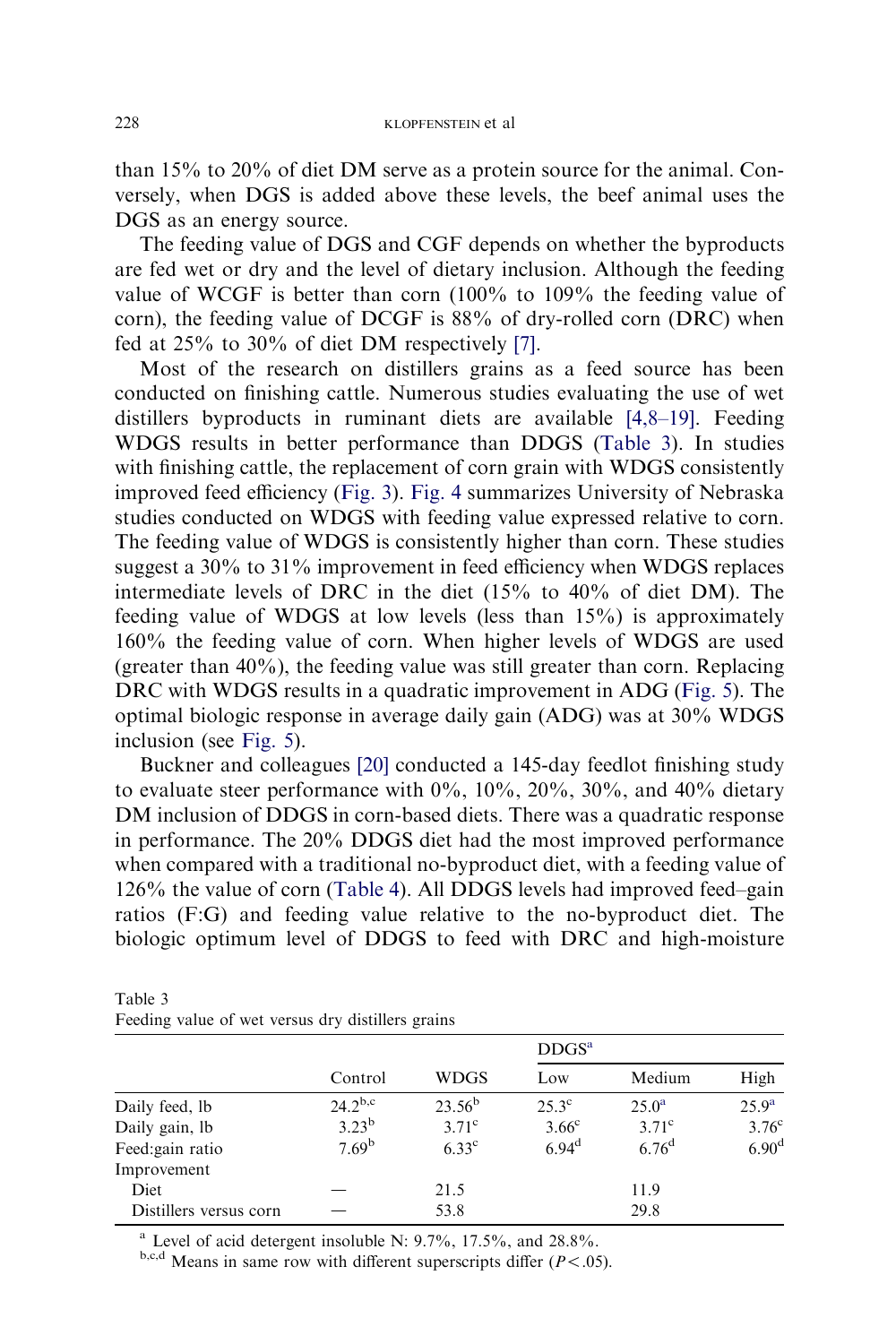<span id="page-6-0"></span>

Fig. 3. Feed conversion of feedlot cattle fed diets containing wet distillers grains plus solubles when replacing corn at different inclusions.

corn (HMC) is less than with WDGS. The biologic optimum levels for the dry and wet DGS are 20% and 30% respectively.

Studies evaluating the use of WCGF replacing DRC or HMC in feedlot diets are also available [\[2,8,21–24\].](#page-20-0) Distinct differences exist for WCGF, even within companies, because of plant-to-plant variation. Stock and colleagues [\[25\]](#page-21-0) divided WCGF into two main categories, depending on the ratio of steep to bran in the final product. Based on differences in the amount of steep added, WCGF has 100% to 109% the feeding value of DRC when fed at levels of 20% to 60% of diet DM [\[25\].](#page-21-0) Higher feeding value (and protein) is associated with increases in steep added in WCGF. Feeding WCGF results in better performance than feeding DCGF [\[26\]](#page-21-0). In studies with finishing cattle, the replacement of corn grain with WCGF consistently improved feed efficiency ([Fig. 6](#page-8-0)). Replacing DRC with higher feeding-value WCGF in feedlot diets linearly improves ADG [\(Fig. 7\)](#page-8-0).



Fig. 4. Feeding value of wet distillers grains plus solubles when replacing corn at different inclusions.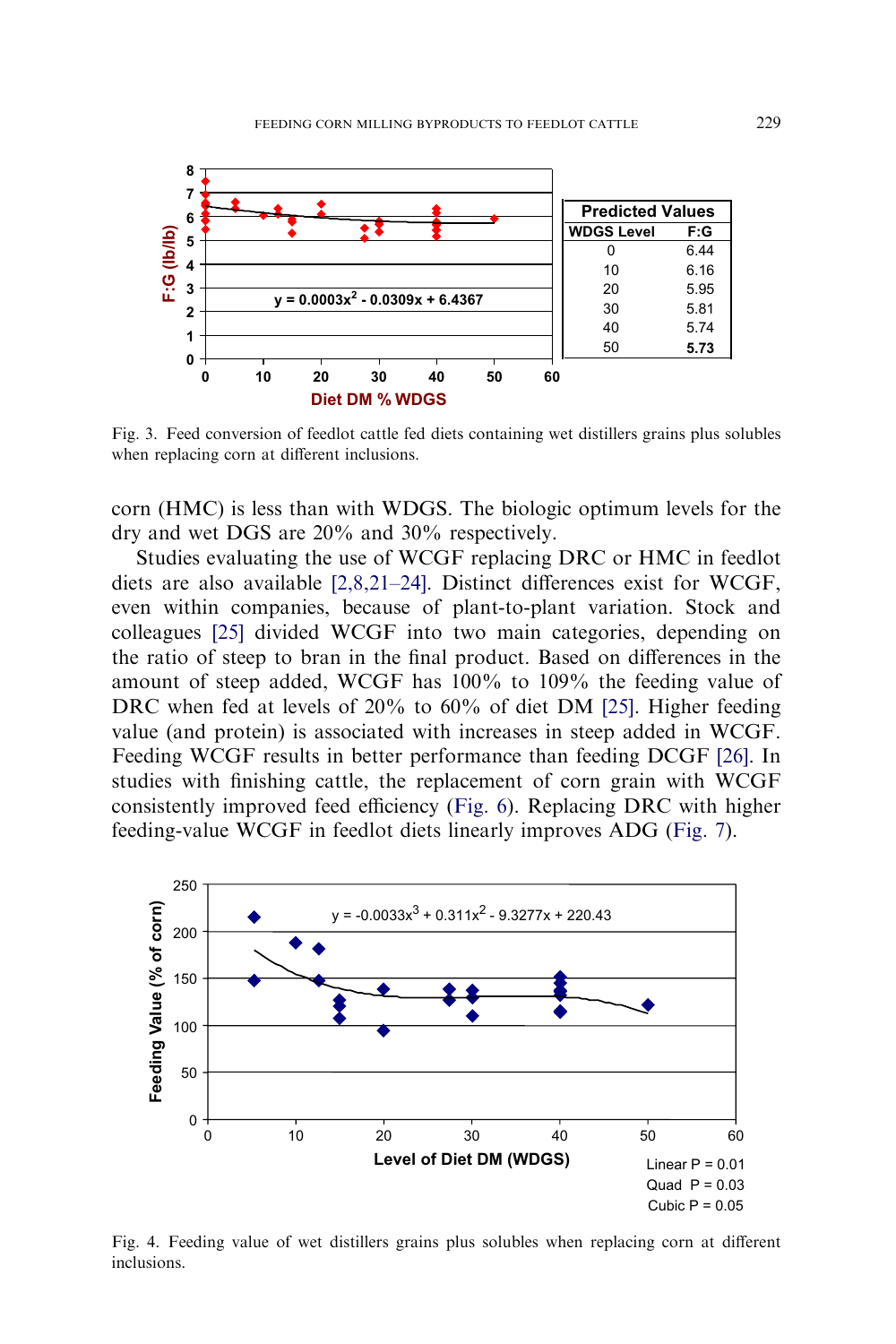<span id="page-7-0"></span>

Fig. 5. Average daily gain of feedlot cattle fed diets containing wet distillers grains plus solubles when replacing corn at different inclusions.

The improved animal feeding performance from byproduct feeds translates into improved Quality Grade for steers fed DRC- or HMC-based diets [\[27\].](#page-21-0) Because the byproduct diets have improved feeding values relative to corn, the cattle gain weight more quickly than corn-fed feedlot cattle. These cattle therefore require fewer days on feed to reach the same backfat and marbling endpoints. Byproduct-fed cattle consuming intermediate levels (10% to 40% diet DM) of WDGS or WCGF for the same number of days on feed as conventional corn-fed cattle are slightly fatter [\(Figs. 8](#page-9-0) [and 9](#page-9-0)) and have more marbling than corn-fed cattle ([Figs. 10 and 11](#page-10-0)). The improved marbling is attributable to improved daily gains. Feeding diets that help cattle fatten more rapidly (ie, byproduct diets) improves the Quality Grade of feedlot cattle compared with traditional diets fed the same number of days.

In certain production situations, light weight (less than 750 lb) finishing cattle may need to be supplemented with UIP (bypass) protein to meet metabolizable protein (MP) requirements. Wet or dry DGS is an excellent source of UIP. The values obtained from feeding trials for UIP are shown in [Table 5.](#page-11-0) Wet grains were compared with dry grains and the value of

| Table 4<br>Performance measurements for cattle fed increasing levels of dried distillers grains plus solubles |            |        |        |        |        |  |  |  |  |  |
|---------------------------------------------------------------------------------------------------------------|------------|--------|--------|--------|--------|--|--|--|--|--|
| Parameter                                                                                                     | <b>CON</b> | 10DDGS | 20DDGS | 30DDGS | 40DDGS |  |  |  |  |  |
| DMI, lb                                                                                                       | 20.8       | 21.8   | 20.8   | 21.2   | 20.7   |  |  |  |  |  |
| ADG, lb <sup>a</sup>                                                                                          | 3.29       | 3.55   | 3.71   | 3.56   | 3.56   |  |  |  |  |  |

Abbreviations: CON, 0% DDGS; 10DDGS, 10% DDGS; 20DDGS, 20% DDGS; 30 DDGS, 30% DDGS; 40DDGS, 40% DDGS.<br>
<sup>a</sup> Quadratic response to level of DDGS in the diet ( $P = .08$ ).<br>
<sup>b</sup> Linear response to level of DDGS in the diet ( $P = .07$ ).<br>
<sup>c</sup> Calculated with iteration process for net energy calculat

Feed:gain<sup>b</sup> 6.32 6.15 5.60 5.93 5.77 Feed value,  $\frac{9}{6}$ <sup>a,c</sup>  $-$  124 126 108 108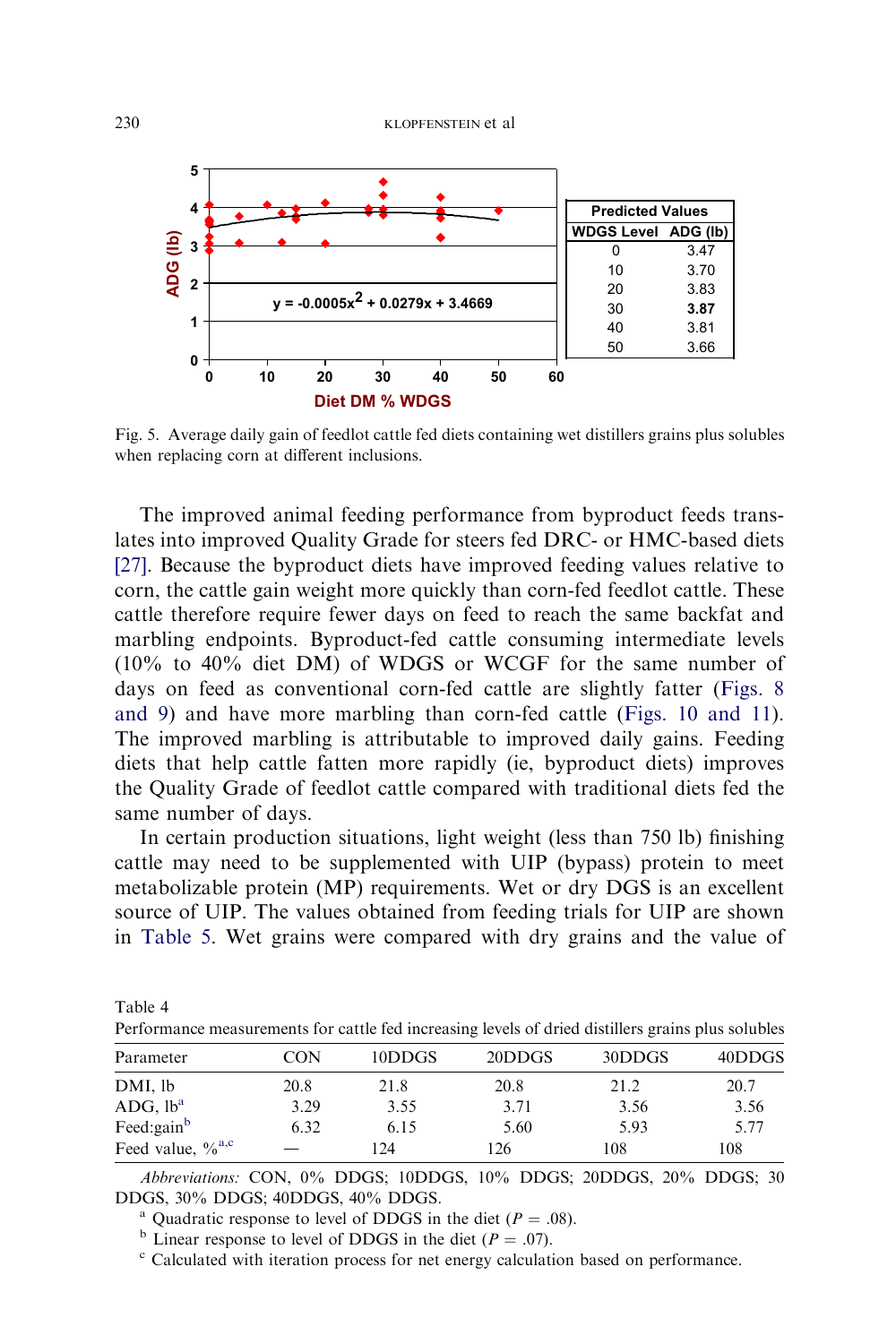<span id="page-8-0"></span>

Fig. 6. Feed conversion of feedlot cattle fed diets containing wet corn gluten feed when replacing corn at different inclusions.

the protein was similar [\(Table 6](#page-11-0)). This similarity suggests that the high escape protein value of DGS is attributable to the innate characteristics of the protein and not to drying or moisture content and does not seem to be influenced by acid-detergent insoluble protein (ADIN), which is a common measure of heat-damaged protein.

The crude protein in dry distillers grains is approximately 65% UIP; consequently, diets that include dried distillers grains fed as an energy source are commonly deficient in DIP while containing excess MP. Cattle convert excess MP to urea, which is potentially recycled to the rumen and can serve as a source of DIP. Vander Pol and colleagues [\[28\]](#page-21-0) fed DDGS to finishing cattle at either 10% or 20% of diet DM. No advantage was observed between cattle supplemented with urea (DIP) or not, suggesting recycling was occurring in these diets. Some numerical differences suggested a conservative approach would be to follow National Research Council (NRC) 1996 guidelines [\[29\]](#page-21-0) for DIP supplementation if DGS are provided at less than 20% of diet DM.



Fig. 7. Average daily gain of feedlot cattle fed diets containing wet corn gluten feed when replacing corn at different inclusions.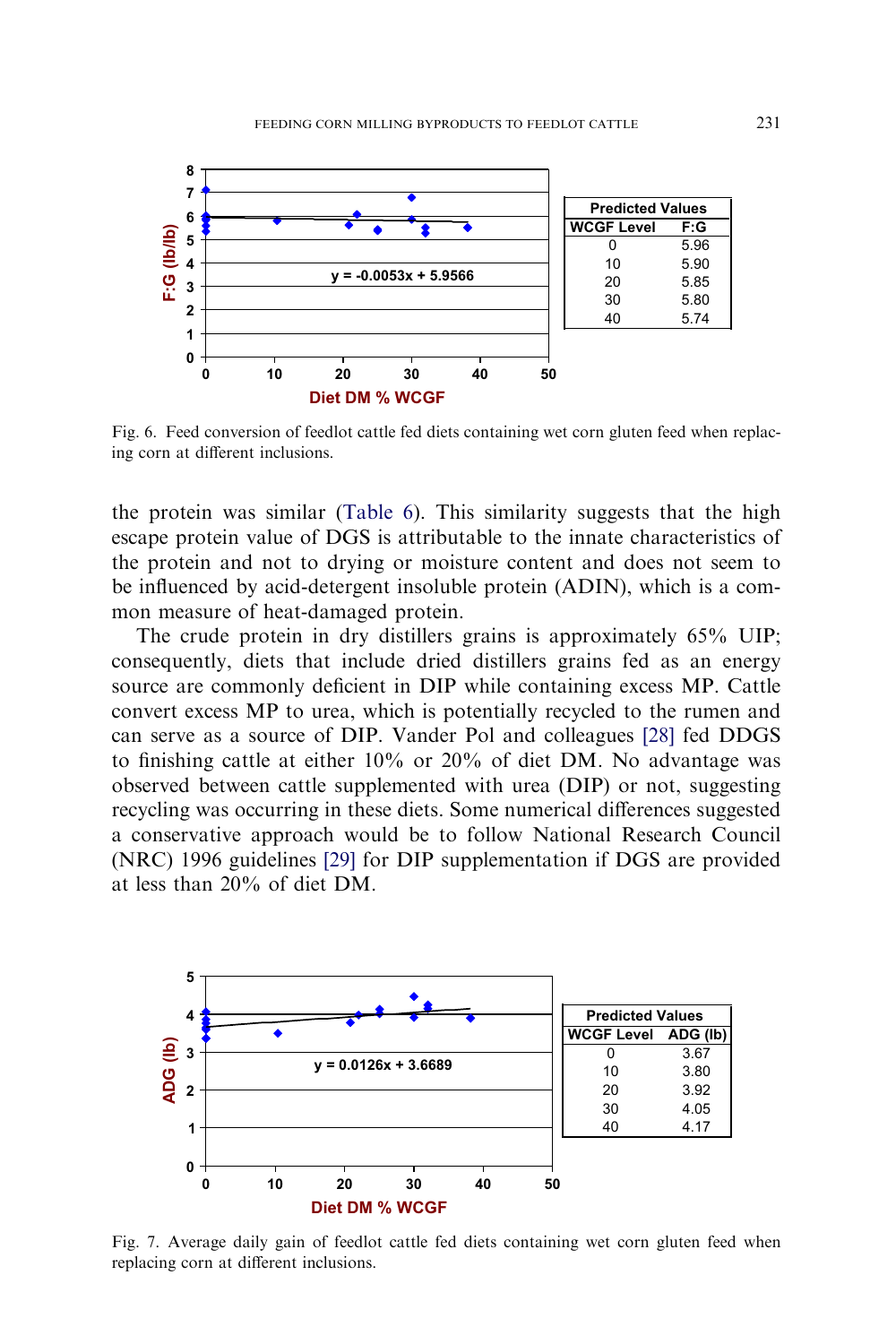<span id="page-9-0"></span>

Fig. 8. Backfat thickness of feedlot cattle fed diets containing wet distillers grains plus solubles when replacing corn at different inclusions.

# Interaction of corn processing and byproduct feeding

Feeding corn milling byproducts in feedlot diets reduces acidosis-related problems. WCGF and WDGS have little to no starch remaining following the milling process. Feeding these byproducts dilutes whatever starch is fed in other dietary components, therefore, and has an influence on rumen metabolism. Krehbiel and colleagues [\[30\]](#page-21-0) observed a decrease in subacute acidosis when WCGF was fed to steers in metabolism studies. In many studies, feeding WCGF results in increased dry matter intake (DMI), which would be considered a response to removing subacute acidosis.

Because processing corn increases rate of digestion by microbes, rumen acid production and the risk for acidosis is increased [\[31\].](#page-22-0) Feeding WCGF helps prevent the risk for acidosis with high-grain diets [\[30\].](#page-21-0) Numerous studies have been conducted at the University of Nebraska to determine if feeding values are markedly improved in diets containing WCGF when corn is more intensely processed. Scott and colleagues [\[24\]](#page-21-0) evaluated various corn-processing techniques and observed improved feed conversions as



Fig. 9. Backfat thickness of feedlot cattle fed diets containing wet corn gluten feed when replacing corn at different inclusions.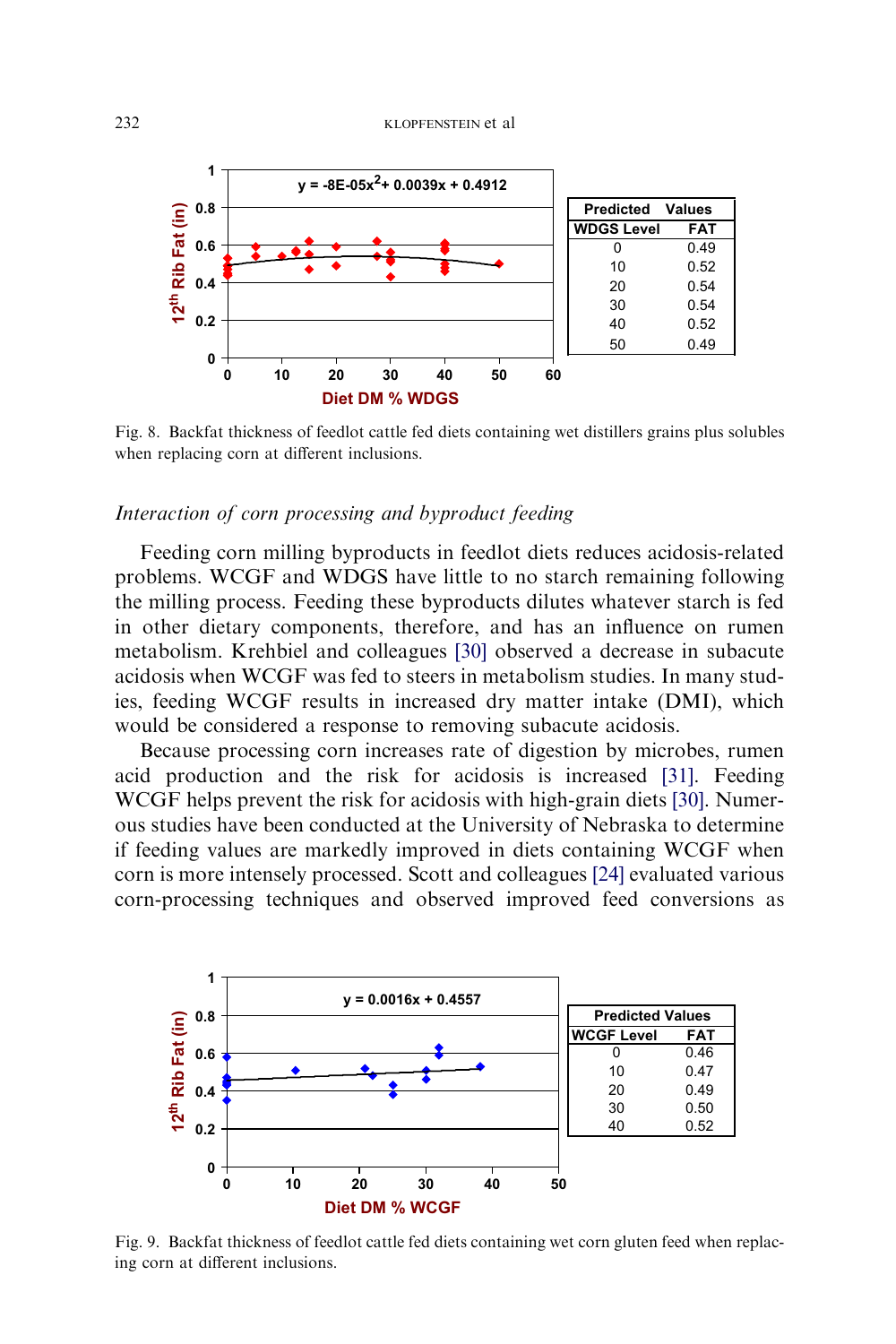<span id="page-10-0"></span>

Fig. 10. Marbling score of feedlot cattle fed diets containing wet distillers grains plus solubles when replacing corn at different inclusions.

processing intensity increased when feeding calves or yearlings [\(Table 7\)](#page-12-0). Ranking of processing based on feed conversions (lowest to highest) was whole corn, DRC, HMC, and steam-flaked corn (SFC) when fed to finishing calves. Relative improvements in F:G for DRC, HMC, and SFC compared with whole corn were  $6.8\%$ ,  $11.1\%$ , and  $12.5\%$ , respectively. When fed to yearlings, response to processing was not as favorable as with calves. Feeding HMC did not significantly improve F:G compared with DRC. Macken and colleagues [\[32\]](#page-22-0) fed DRC, SFC, and HMC processed as either rolled (roller mill, RHMC) or ground (tub grinder, GHMC) to calves, with all diets containing 25% WCGF. Performance was more significantly improved the more intensely the corn was processed. Net energy calculated from performance [\[29,33\]](#page-21-0) was increased by 9.1%, 11.0%, and 14.9% for RHMC, GHMC, and SFC, respectively, compared with DRC.

HMC seems to have greater feeding value when diets contain WCGF than what was previously observed in diets not containing WCGF. Because HMC has greater ruminal starch digestibility than DRC or SFC [\[34\],](#page-22-0) cattle fed HMC have a greater potential for acidosis when HMC is fed alone.



Fig. 11. Marbling score of feedlot cattle fed diets containing wet corn gluten feed when replacing corn at different inclusions.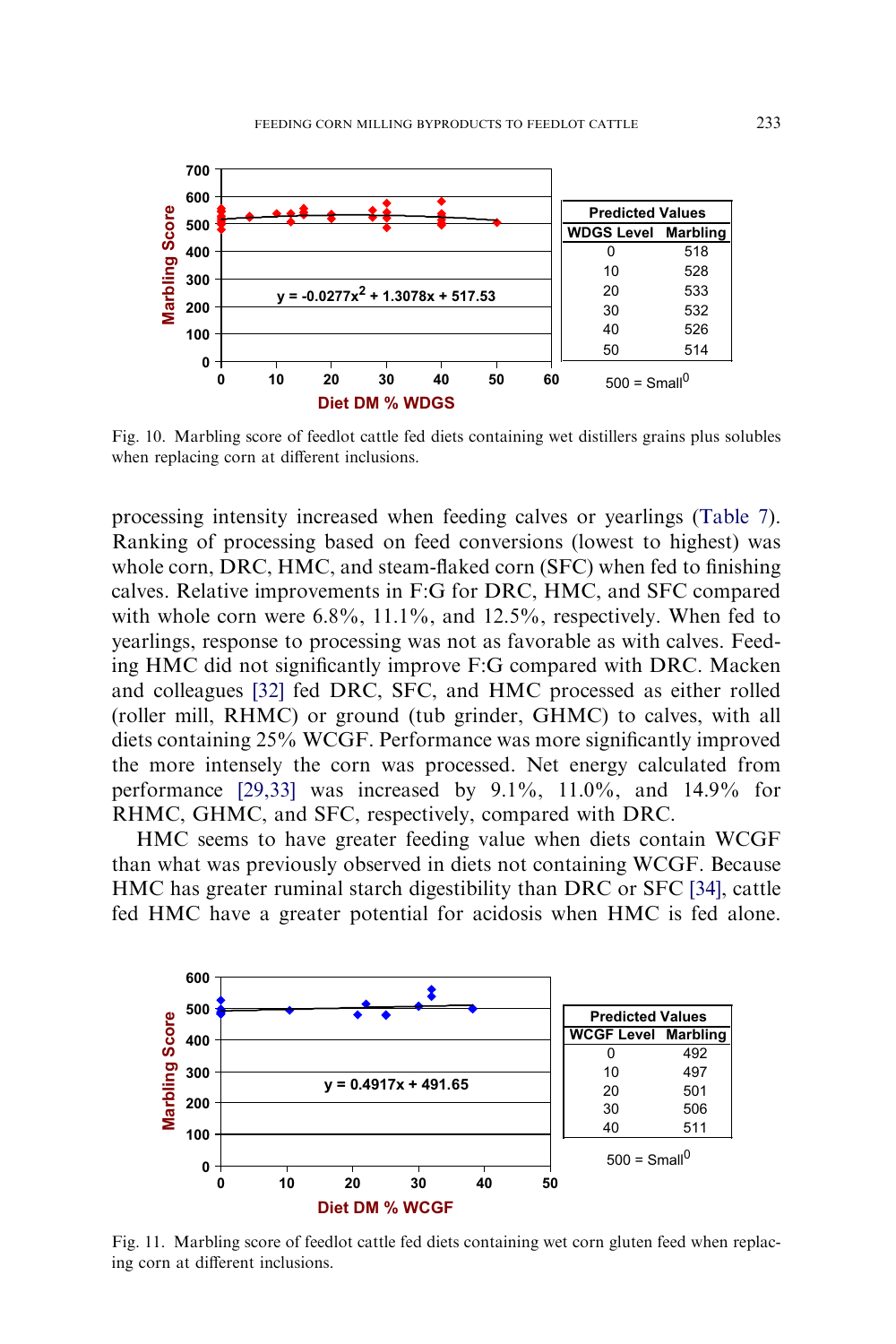| escape protein values   |                        |  |  |  |  |
|-------------------------|------------------------|--|--|--|--|
| Source                  | Protein escape $(\% )$ |  |  |  |  |
| Soybean meal            | 30                     |  |  |  |  |
| Wet distillers grains   | $60 - 70$              |  |  |  |  |
| Dried distillers grains | $60 - 70$              |  |  |  |  |
| Distillers solubles     | 30                     |  |  |  |  |

Feeding HMC in combination with WCGF, however, seems to increase efficiency of use of HMC, perhaps by reducing acidosis. For example, the feeding value of HMC in diets containing HMC as the only grain source is lower than that observed when fed in combination with other grains [\[35\]](#page-22-0) or corn byproducts. Previous reviews reported that HMC feeding resulted in 2% greater efficiency than DRC [\[36\].](#page-22-0) Based on work with HMC-based diets containing 20% to 35% WCGF, however, cattle are 5% to 10% more efficient than those fed DRC and WCGF. Our conclusion is that intense processing has tremendous value in diets containing WCGF.

Optimal corn processing in diets containing WDGS seems to be somewhat different than diets containing WCGF, however. Vander Pol and colleagues [\[37\]](#page-22-0) fed diets containing 30% WDGS with either whole, DRC, HMC, a 50:50 blend of HMC and DRC (DM basis), or SFC to finishing steers for 168 days. Cattle fed DRC, HMC, or the combination of HMC and DRC gained more and were more efficient than cattle fed whole corn ([Table 8](#page-13-0)). Cattle fed SFC did not gain as efficiently. Corrigan and colleagues [\[9\]](#page-21-0) investigated feeding DRC, HMC, or SFC in diets containing 0%, 15%, 27.5%, or 40% WDGS. They found greater performance response to WDGS inclusion in diets based on DRC and HMC [\(Fig. 12](#page-13-0)). Optimal ADG and F:G were seen with 40% WDGS in DRC-based diets, 27.5% WDGS in HMC-based diets, and 15% WDGS in SFC-based diets. In addition, when diets contained 40% WDGS with DRC the cattle performed just as efficiently as cattle on the SFC diets. A greater performance response to WDGS inclusion in diets based on less intensely processed grain may render them an economically attractive alternative to diets based on more intensely processed grains. It is unclear why steam flaking did not improve

Table 6 Wet and dry distillers grains for calves

| <b>ADIN</b> |
|-------------|
|             |
|             |
| 9.7         |
| 17.5        |
| 28.8        |
|             |

Abbreviation: ADIN, acid detergent insoluble N. <sup>a</sup> Pounds gain/lb supplemental protein.

<span id="page-11-0"></span>Table 5

Escape protein values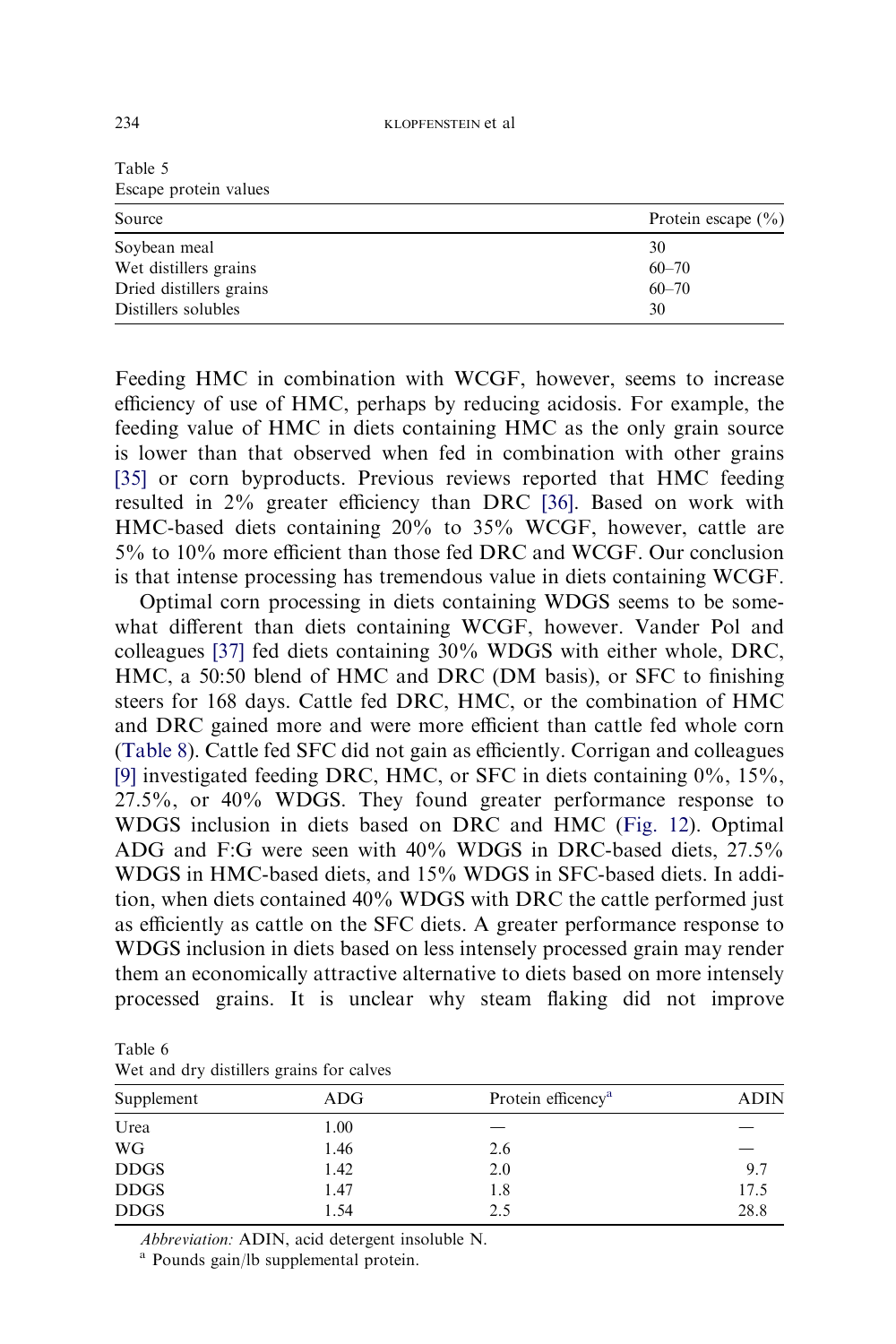| 25% WCGF                |                   |                   |                   |                   |
|-------------------------|-------------------|-------------------|-------------------|-------------------|
|                         |                   | Processing method |                   |                   |
|                         | <b>DRC</b>        | <b>RHMC</b>       | <b>GHMC</b>       | <b>SFC</b>        |
| ADG, lb                 | 4.23              | 4.21              | 4.24              | 4.33              |
| F:G, DM                 | $5.49^{\rm a}$    | $5.13^{\circ}$    | 5.05 <sup>c</sup> | 4.91 <sup>d</sup> |
| NEg (corn), Meal/cwt    | 70.0              | 76.4              | 77.7              | 80.4              |
| Fecal starch, %         | $19.2^{\rm a}$    | $10.6^{\rm b,c}$  | $8.4^\circ$       | $4.1^d$           |
| 32% WCGF with calves    |                   |                   |                   |                   |
|                         | Processing method |                   |                   |                   |
|                         | Whole             | <b>DRC</b>        | <b>RHMC</b>       | <b>SFC</b>        |
| ADG, lb                 | 4.18              | 4.24              | 4.15              | 4.25              |
| F:G, DM                 | $5.92^{\rm a}$    | $5.52^{b}$        | $5.26^{c,d}$      | $5.18^{d}$        |
| 22% WCGF with yearlings |                   |                   |                   |                   |
|                         | Processing method |                   |                   |                   |
|                         | <b>DRC</b>        | <b>RHMC</b>       | <b>SFC</b>        |                   |
| ADG, lb                 | 3.98 <sup>a</sup> | 4.02 <sup>a</sup> | 4.22 <sup>b</sup> |                   |
| F:G, DM                 | $6.09^{a,b}$      | 5.97 <sup>b</sup> | $5.54^{\circ}$    |                   |
|                         |                   |                   |                   |                   |

<span id="page-12-0"></span>

| Table 7 |                                                              |  |  |  |  |
|---------|--------------------------------------------------------------|--|--|--|--|
|         | Effect of corn processing when fed with wet corn gluten feed |  |  |  |  |

Abbreviations: DRC, dry-rolled corn; GHMC, ground high-moisture corn; NEg, net energy for gain; RHMC, rolled high-moisture corn; SFC, steam-flaked corn; whole, whole corn.

a,b,c,d Means with different superscripts differ  $(P < .05)$ .

Data from Scott TL, Milton CT, Erickson GE, et al. Corn processing method in finishing diets containing wet corn gluten feed. JAnim Sci 2003;81:3182–90; and Macken C, Erickson G, Klopfenstein T, et al. Effects of corn processing method and crude protein level with the inclusion of wet corn gluten feed on finishing steer performance. Prof Anim Scient 2006;22(1): 14–22.

performance when diets contained WDGS at inclusion levels similar to WCGF inclusion levels.

# Interaction of roughage and byproduct feeding

Roughages are often included at low levels  $(<12\%$  of diet DM) to control acidosis and maintain intake in feedlot cattle [\[30\]](#page-21-0). Because byproducts reduce the occurrence of acidosis in feedlot cattle, then perhaps roughage levels may be reduced from conventional levels in diets containing byproducts. Farran and colleagues [\[13\]](#page-21-0) fed either 0% or 35% WCGF with either 0%, 3.75%, or 7.5% alfalfa hay at each level (ie, WCGF levels and hay levels were factorialized). There was a significant interaction between WCGF and alfalfa level for feed conversion; therefore, only simple effects are presented in [Table 9.](#page-14-0) With 0% WCGF, increasing alfalfa level increased ADG and DMI with no effect on feed conversion. With 35% WCGF, increasing alfalfa hay increased ADG and DMI, but hindered (increased) feed conversion linearly. It seems that roughage can be decreased in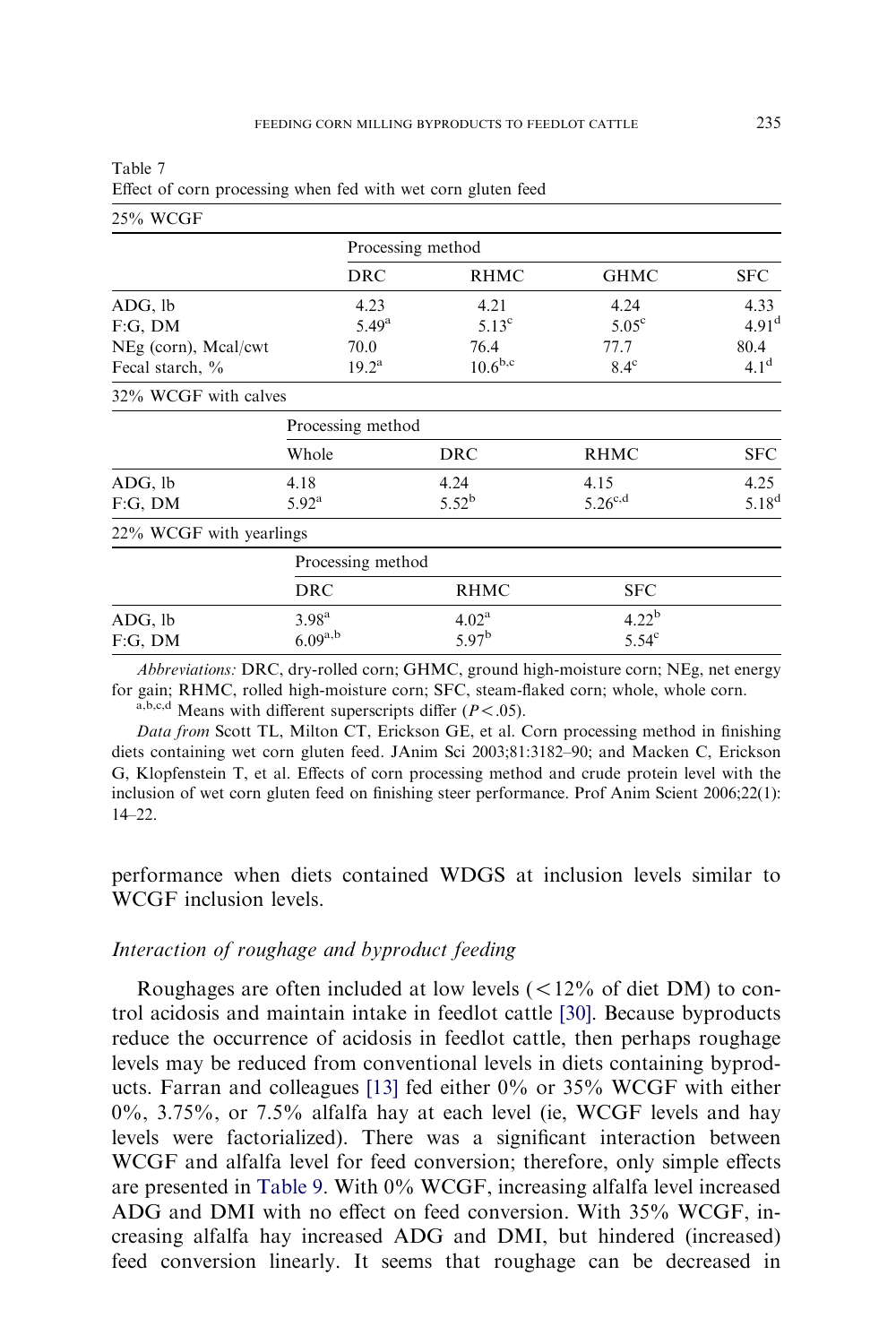|                | Processing method |                |              |              |                   |  |  |  |
|----------------|-------------------|----------------|--------------|--------------|-------------------|--|--|--|
|                | Whole             | <b>DRC</b>     | DRC/HMC      | HMC          | <b>SFC</b>        |  |  |  |
| $DMI$ , $lb/d$ | $23.1^{\rm a}$    | $22.6^{\rm a}$ | $21.5^{b}$   | $21.0^{b,c}$ | $20.4^{\circ}$    |  |  |  |
| ADG            | $3.85^{\rm a}$    | $4.05^{\rm b}$ | $3.91^{a,b}$ | $3.89^{a,b}$ | 3.59 <sup>c</sup> |  |  |  |
| F:G            | 6.07 <sup>a</sup> | $5.68^{b,c}$   | $5.61^{b,c}$ | $5.46^\circ$ | $5.76^{\rm b}$    |  |  |  |

<span id="page-13-0"></span>

| Table 8 |                                                               |  |  |  |
|---------|---------------------------------------------------------------|--|--|--|
|         | Effect of corn processing when fed with wet distillers grains |  |  |  |

30% WDGS included in all diets.

Abbreviations: DRC, dry-rolled corn; HMC, high-moisture corn; SFC, steam-flaked corn; whole, whole corn.

a,b,c,d Means with different superscripts differ  $(P < .05)$ .

Data from Vander Pol K, Erickson G, Greenquist M, et al. Effect of corn processing in finishing diets containing wet distillers grains on feedlot performance and carcass characteristics of finishing steers. Nebraska Beef Report 2006;MP88-A:48.

DRC-based diets that contain 35% or more WCGF. The ADG was reduced for the 0% hay, 35% WCGF treatment, so a small amount of roughage is recommended even when WCGF is included. Similar results have been observed with SFC-based diets in which alfalfa can be reduced to 2% when fed with at least 25% WCGF [\[38\]](#page-22-0). Parsons and colleagues [\[39\]](#page-22-0) observed no change in feed conversion when roughage was decreased from 9% to 0% alfalfa in SFC diets with 40% Sweet Bran WCGF. In their study, DMI and ADG decreased linearly as roughage level decreased, however. Just as with data in conventional corn-based diets, optimum amount of roughage seems to depend on grain processing and level of WCGF.

Benton and colleagues [\[40\]](#page-22-0) fed alfalfa hay, corn silage, or corn stalks as the roughage source in 30% WDGS (DM basis) diets. Each of the sources was included at a conventional level and one half that level [\(Table 10\)](#page-14-0). The



Fig. 12. Feed:gain of WDGS with different corn processing types. (a) Linear effect of WDGS within DRC ( $P < .01$ ). (b) Linear effect of WDGS within HMC ( $P < .05$ ).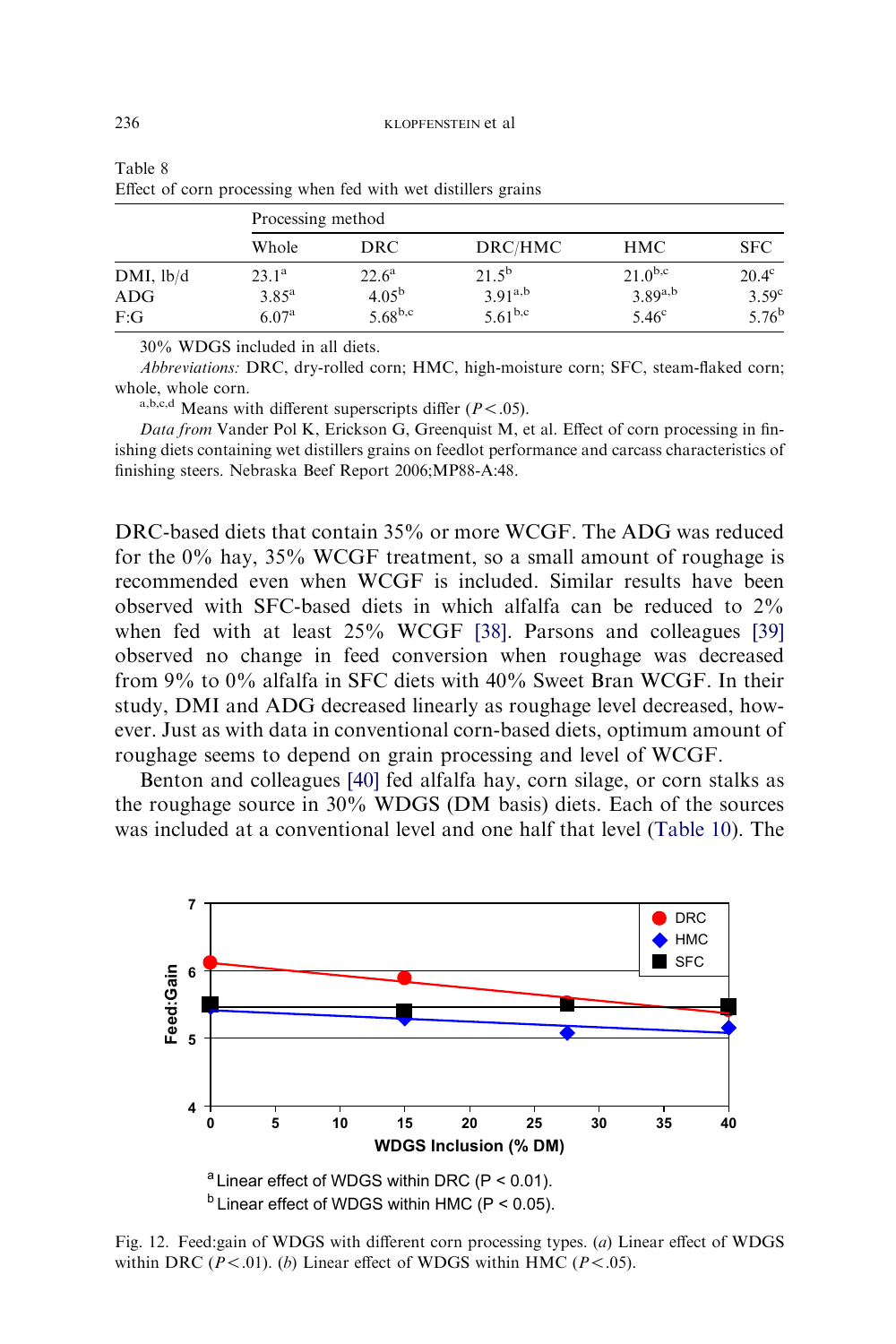| $\tilde{\phantom{a}}$<br>~ | $0\%$ WCGF    |      |      | 35% WCGF |      |      |
|----------------------------|---------------|------|------|----------|------|------|
|                            | Alfalfa level |      |      |          |      |      |
|                            |               | 3.75 | 7.5  |          | 3.75 | 7.5  |
| DMI <sup>a</sup>           | 22.7          | 23.8 | 24.2 | 23.3     | 24.9 | 25.6 |
| ADG <sup>a</sup>           | 3.68          | 4.01 | 4.01 | 3.94     | 4.07 | 4.07 |
| Feed:gain <sup>b</sup>     | 6.21          | 5.95 | 6.02 | 5.95     | 6.10 | 6.25 |

<span id="page-14-0"></span>Table 9

Table 10

Effect of increasing alfalfa hay level in diets with and without wet corn gluten feed for finishing yearlings fed dry-rolled corn–based diets

<sup>a</sup> Nonsignificant interaction between WCGF and alfalfa level; significant ( $P < .10$ ) increase

due to WCGF; significant ( $P < .03$ ) linear increase for alfalfa level.<br><sup>b</sup> WCGF  $\times$  alfalfa level interaction ( $P < .09$ ); linear effect ( $P < .06$ ) of alfalfa level within 35% WCGF; no effect of alfalfa hay with 0% WCGF.

normal level was equal to 8% alfalfa hay and the low level was equal to 4% alfalfa hay. In general, normal roughage levels resulted in higher DMI, ADG, and profit. Steers fed 3% corn stalks performed similarly to steers fed normal levels of roughage, however. When roughage was eliminated from the 30% WDGS diets, DMI, ADG, and profit were decreased compared with diets containing cornstalks or normal levels of alfalfa or corn silage. It is not beneficial, therefore, to completely eliminate roughage sources from finishing diets containing 30% WDGS (DM basis).

Wet byproducts allow the use of lower-quality roughages because they contain considerable protein and because the moisture minimizes sorting of all ingredients, especially the lower-quality roughages. The lower-quality roughages have higher fiber contents so diets should be formulated by their fiber content. Small amounts of roughage, equal to 3% to 4% alfalfa hay, should be included in diets with wet byproducts to ensure good levels of DMI and ADG.

| steers fed dicts containing 50% wet distincts grains plus solubles |                |             |              |                   |              |               |                   |  |  |  |
|--------------------------------------------------------------------|----------------|-------------|--------------|-------------------|--------------|---------------|-------------------|--|--|--|
|                                                                    | Treatments     |             |              |                   |              |               |                   |  |  |  |
|                                                                    | <b>CON</b>     | <b>LALF</b> | <b>LCSIL</b> | LCSTK NALF        |              | <b>NCSIL</b>  | <b>NCSTK</b>      |  |  |  |
| Roughage inclusion <sup>a</sup>                                    | 0.0            | 4.0         | 6.1          | 3.0               | 8.0          | 12.3          | 6.1               |  |  |  |
| DMI, lb                                                            | $22.3^{\rm w}$ | $24.4^x$    | $24.3^x$     | $25.0^{x,y}$      | $25.7^y$     | $25.3^{y}$    | $25.6^{y}$        |  |  |  |
| ADG, lb                                                            | $4.33^{w}$     | 4.54 $W, X$ | $4.52^w$     | 4 79 <sup>y</sup> | $4.76^{x,y}$ | 4.75 $^{x,y}$ | 4.80 <sup>y</sup> |  |  |  |
| F:G                                                                | 5.14           | 5.37        | 5.36         | 5.20              | 5.41         | 5.33          | 5.32              |  |  |  |
| Profit over CON, $\mathbb{S}^{\text{b}}$                           | $0^{\rm w}$    | QW, X       | $Q^{W,X}$    | 31 <sup>y</sup>   | $23^{x,y}$   | $27^{x,y}$    | 29 <sup>y</sup>   |  |  |  |

Effects of roughage source and level compared with no roughage inclusion on performance of steers fed diets containing 30% wet distillers grains plus solubles

Abbreviations: CON, control; LALF, low alfalfa hay; LCSIL, low corn silage; LCSTK, low corn stalks; NALF, normal alfalfa hay; NCSIL, normal corn silage; NCSTK, normal corn stalks. <sup>a</sup> Inclusion level of each roughage source in the finishing diet (DM basis).

<sup>b</sup> Profit: treatment final steer profit accounting for initial steer cost, health cost, yardage, in-

terest and death loss minus control finished steer profit. w,x,y,z Means in a row with unlike superscripts differ ( $P$  < .05).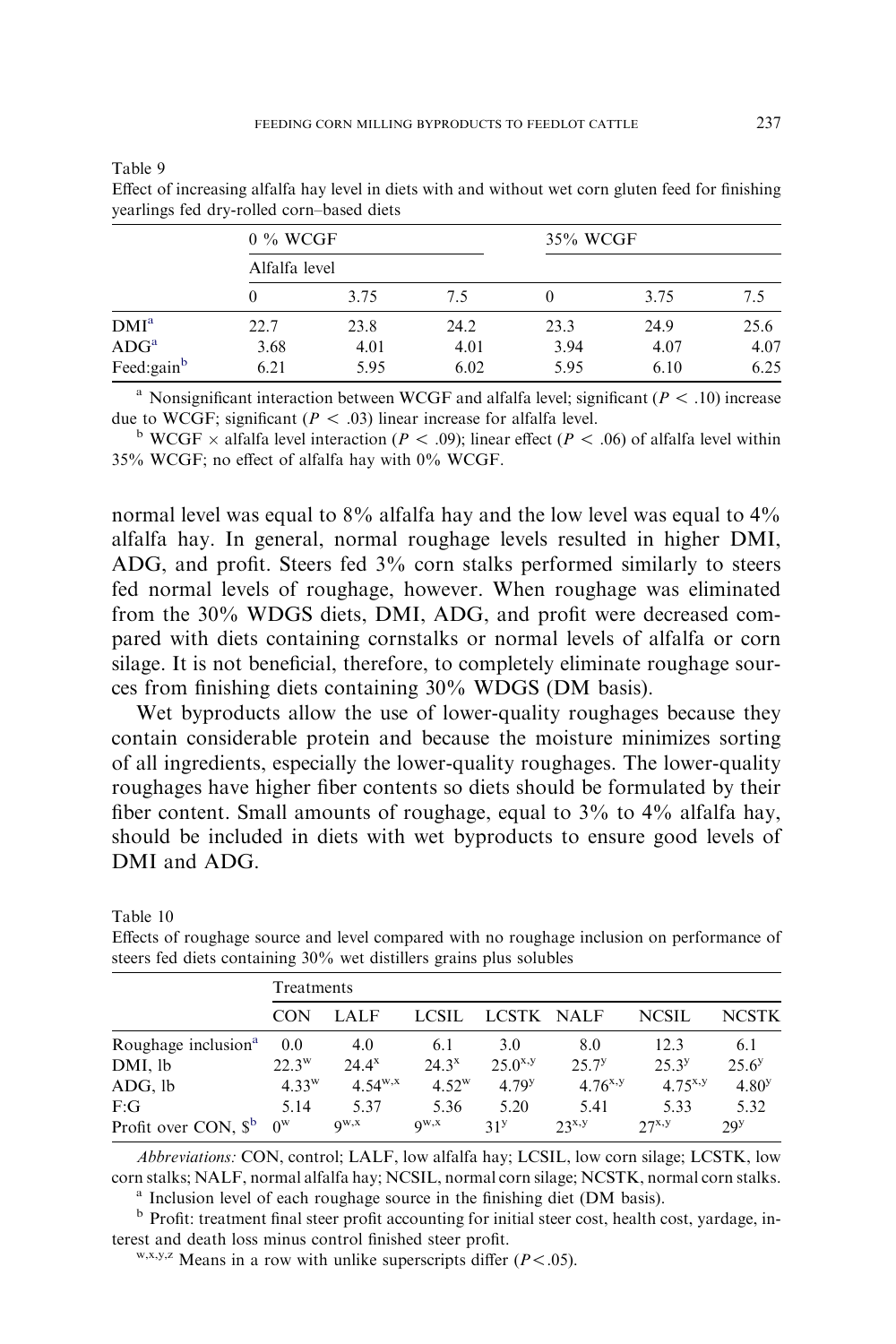#### Combinations of byproducts

With the large expansion of ethanol plants in the Midwest, an option for many feedlots is using both WDGS and WCGF concurrently. In addition to their commercial availability, another reason for feeding a combination of WDGS and WCGF is their nutritional profiles. Complementary effects in feeding a combination of these byproducts might be expected because of differences in fat, effective fiber, and protein components. Loza and colleagues [\[41\]](#page-22-0) fed yearling steers a 50:50 blend of WDGS and WCGF (DM basis) at inclusion levels of 0%, 25%, 50%, and 75% of the total diet DM. All inclusion levels of the blend were evaluated with 7.5% alfalfa hay in the diets. Additional treatments were also evaluated using a lower alfalfa level with each of the byproduct diets, decreasing the forage inclusion as the rate of inclusion of byproducts in the diets increased (ie, 25% blend had 5% alfalfa in the lower forage treatment, 75% blend had 0% alfalfa in the lower forage treatment). Results indicated that there were no differences in cattle performance between forage levels for each byproduct blend level. The lack of differences in performance with decreasing forage would indicate that the byproduct inclusion was enough to prevent the negative consequences of subacute acidosis (Table 11). The analysis of the pooled data from each byproduct level indicated that the performance of the steers fed the maximum byproduct level (75%), regardless of the forage level, was not different than a typical corn-based diet (0% byproduct blend). The diets including either 25% or 50% of the blend of WDGS and WCGF resulted in significantly better animal performances than the control, however.

Buckner and colleagues [\[8\]](#page-21-0) fed the same combination at 30% or 60% dietary DM compared with feeding the byproducts alone at 30% dietary DM or a 0% byproduct diet. The 30% WDGS diet gave the best performance. Feeding WCGF or WDGS in a blend (1:1 on a DM basis) or alone improved performance over control-fed cattle. A second trial by Loza and colleagues [\[42\]](#page-22-0) compared a 0% byproduct diet to six other diets containing a constant amount of WCGF (30% diet DM) and additions of WDGS at

| Table 11 |                                                                                                  |  |  |  |  |  |
|----------|--------------------------------------------------------------------------------------------------|--|--|--|--|--|
|          | Effect of different inclusion levels of a 50:50 blend of wet corn gluten feed and wet distillers |  |  |  |  |  |
|          | grains plus solubles (dry matter basis) and forage levels fed to yearling steers                 |  |  |  |  |  |

|                                     | $0\%$ DM*<br>$75***$                                     | $25\%$ DM                                  |                                              | $50\%$ DM                                         |                                            | 75% DM                                           |                                                |
|-------------------------------------|----------------------------------------------------------|--------------------------------------------|----------------------------------------------|---------------------------------------------------|--------------------------------------------|--------------------------------------------------|------------------------------------------------|
|                                     |                                                          |                                            | 75                                           | 2.5                                               | 75                                         |                                                  | 7.5                                            |
| DMI, lb/d<br>ADG, lb/d<br>Feed:gain | $24.3^{\rm a}$<br>3.99 <sup>a</sup><br>6.10 <sup>a</sup> | $26.3^{b,c}$<br>$4.70^{b}$<br>$5.60^\circ$ | $26.5^{\rm b}$<br>$4.57^{b}$<br>$5.80^{b,c}$ | $25.4^{\circ}$<br>$4.55^{b}$<br>5.59 <sup>c</sup> | $26.1^{b,c}$<br>$4.56^{b}$<br>$5.73^{b,c}$ | $23.0^{\rm d}$<br>$3.86^{\rm a}$<br>$5.97^{a,b}$ | $23.6^{a,d}$<br>$3.93^{\rm a}$<br>$6.01^{a,b}$ |

All diets contain a 50:50 DRC–HMC blend and 5% supplement.

a,b,c,d Means with different superscripts differ ( $P < .05$ ).

\* Blend.

\*\* Alfalfa.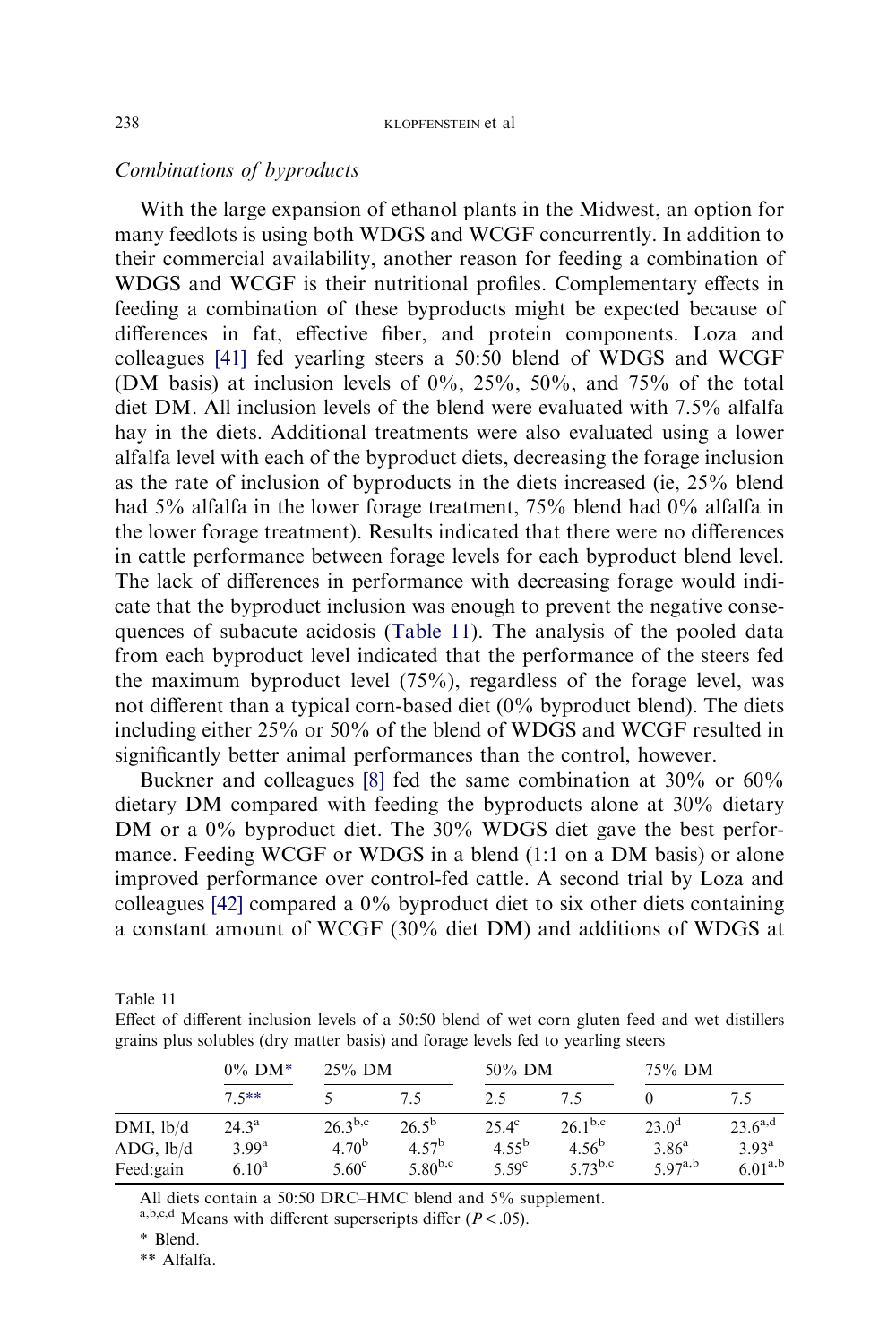0%, 10%, 15%, 20%, 25%, or 30% diet DM. Including WDGS at 15% to 20% of the diet with 30% WCGF had the greatest average daily gain. This research agrees with Buckner and colleagues [\[8\]](#page-21-0) in that the 30% WCGF plus 30% WDGS gave better performance than the corn-based control diet. These three studies demonstrate that high levels of byproducts, when fed in combination, can be fed to feedlot cattle without reducing performance compared with corn-based control diets.

Feeding a combination of WDGS and WCGF can also serve as a management tool. A major challenge facing some ethanol plants is not having byproduct available for cattle feeders on a consistent basis. Cattle do not respond well if either WDGS or WCGF, as a sole byproduct in the diet, is removed and replaced abruptly with corn. One approach would be to feed a combination to ensure that at least one byproduct is consistently in the ration.

# **Economics**

An economic model has been developed for determining economic returns when feeding byproducts in corn-based finishing diets [\[43\]](#page-22-0). Performance responses from University of Nebraska feedlot research trials were used to predict DMI, F:G, and ADG. User-defined inputs of cattle prices and weights, byproduct inclusion rates, trucking costs, and yardage costs allow flexibility in generating the expected returns from using byproducts in a given feeding situation. The base assumptions include: corn price is \$3.70, byproducts are purchased at 95% the price of corn on a DM basis, feedlot cattle are fed a base ration containing DRC and HMC, and steers are gaining 560 lb over the finishing period. This model suggests the optimum level of WDGS is 30% to 40% of diet DM when feedlots are within 30 miles of the ethanol plant (Fig. 13). As the distance increases from the plant to the feedlot, the optimum inclusion of WDGS decreases to 25% to 35%. This comparison suggests that more WDGS can be fed than levels



Fig. 13. Economic return from feeding WDGS when fed at 0%, 10%, 20%, 30%, 40%, or 50% of diet DM at 0, 30, 60, or 100 miles from an ethanol plant.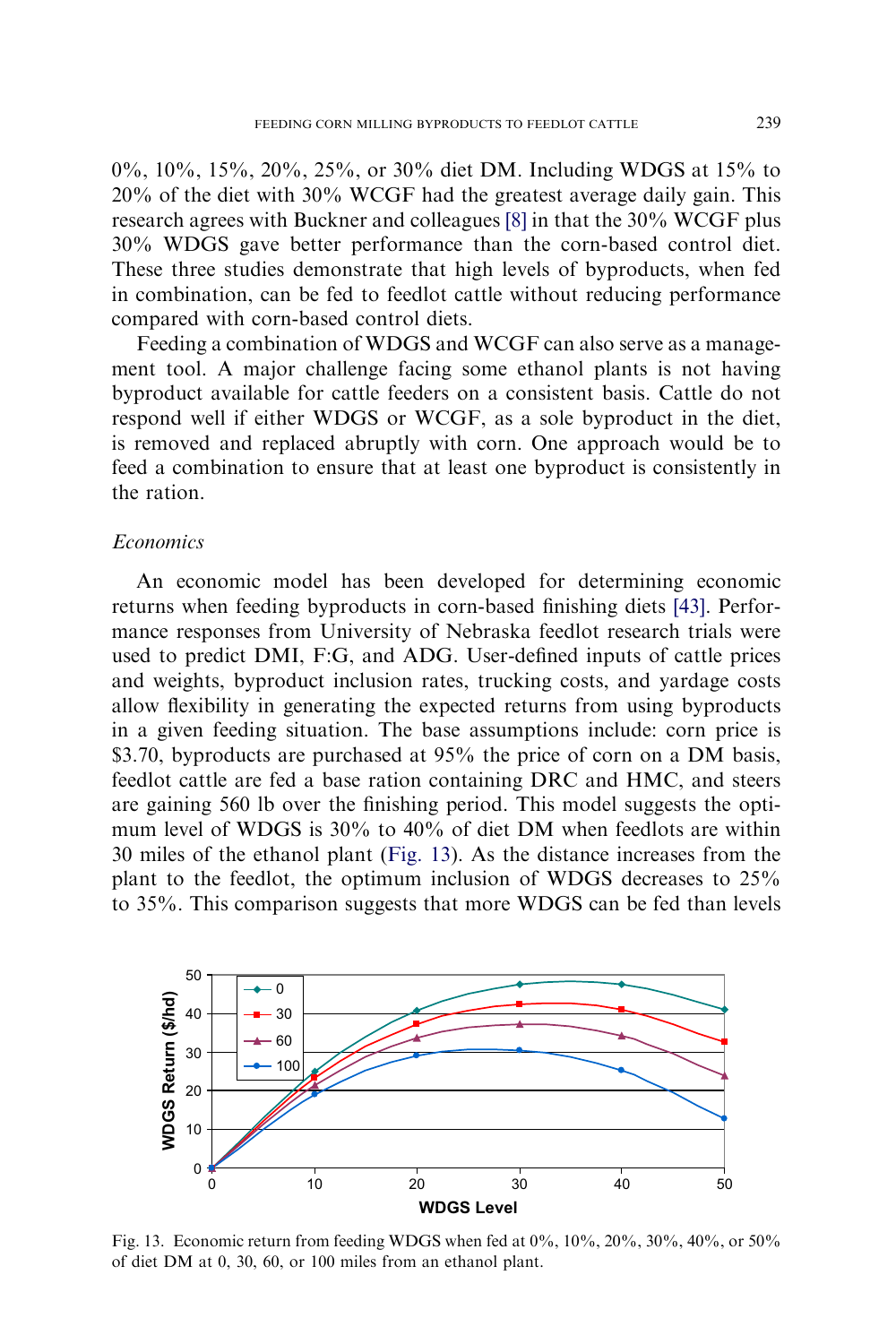currently being fed; however, the optimum inclusion depends on more than just the feeding value of WDGS.

Modeling DDGS with \$3.70 corn has a response curve similar to the WDGS curve at 60 miles; however, the economic optimum seems to be at approximately 20% dietary inclusion of DDGS (Fig. 14). This figure is lower than the optimum inclusion for WDGS with the same assumptions. The increase in economic returns from feeding DDGS as corn price increases is consistent with similar corn price changes for WDGS and WCGF. The returns from feeding Sweet Bran WCGF increase as the level of WCGF increases in the diet ([Fig. 15](#page-18-0)). This response is consistent for feedlots 0 to 100 miles from the plant. These data clearly show that factors such cattle performance, distance from the plant, and corn price influence the economic optimum inclusion rate of byproducts in feedlot rations. This Excel spreadsheet model is available for personal download at [http://beef.](http://beef.unl.edu) [unl.edu](http://beef.unl.edu) under ''byproducts feed'' section.

#### Environmental issues

Animal manure and commercial fertilizers are sources of phosphorus (P) in agricultural runoff that may cause environmental pollution. Including byproducts in rations increases the P concentration resulting in significantly greater P in manure. Inclusion of WDGS at 40% diet DM produces a 90% increase in P excretion. Feeding DGS diets that contain elevated levels of dietary P require more astute manure management plans than feeding conventional corn-based diets without supplemental P. Traditional manure management programs have been based on crop nitrogen (N) needs. Transitioning to an annual crop P requirement rate requires five times more land to spread manure. Spreading manure on a 4-year P-based crop rate only requires a modest increase in labor, equipment, and land cost over traditional annual N-based manure application to crops. The \$25 to \$48 of cattle profit from feeding WDGS occurred at a cost of about \$3 to \$5 per finished animal because of increased manure management costs, depending on



Fig. 14. Economic return from feeding DDGS when fed at 0%, 10%, 20%, 30%, or 40% of diet DM 60 miles from an ethanol plant at \$2.70, \$3.70, or \$4.70 per bushel corn.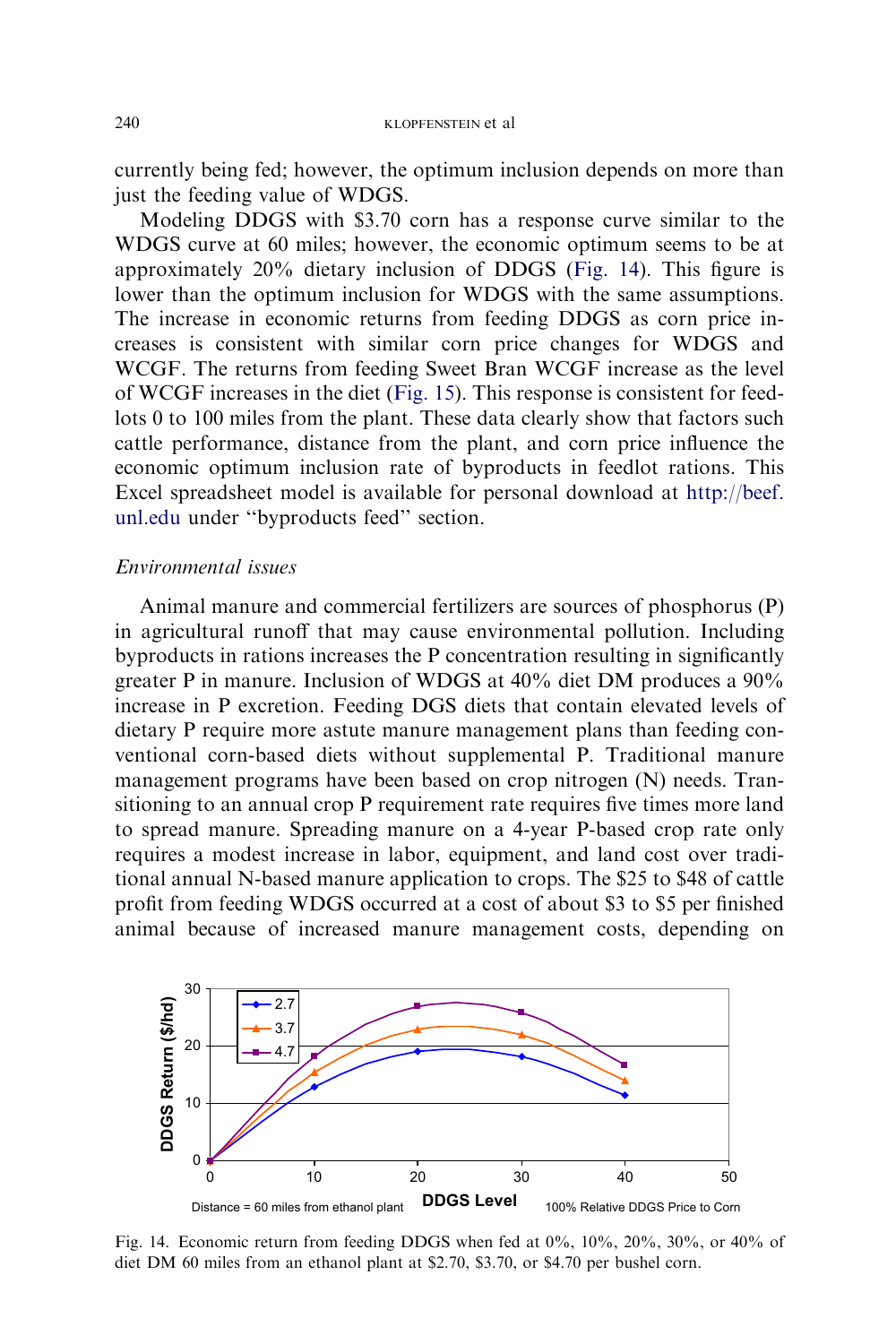<span id="page-18-0"></span>

Fig. 15. Economic return from feeding Sweet Bran WCGF when fed at 0%, 10%, 20%, 30%, 40%, or 50% of diet DM at 0, 30, 60, or 100 miles from an ethanol plant.

feedlot size [\[44\]](#page-22-0). When the true fertilizer market value is placed on the manure, however, there is a net profit to manure management. Increases in dietary P level increase the fertilizer value of manure faster than the increase in cost of manure distribution. Accounting for the cost and fertilizer value of the manure, the profit per finished animal from manure management is about \$4 per animal. When the WDGS manure management profit is added to the feeding profit from WDGS, the total WDGS profit per animal is \$29 to \$52 more than a conventional corn-fed animal. This accounting assumes that additional land is readily available on which to spread the manure. Accounting for the manure fertilizer value from DGS fed cattle can actually improve the profitability of cattle-feeding operations.

#### Wet distillers grains plus solubles storage

One problem that can be encountered is storage of wet feeds. WDGS has been successfully bagged if no pressure is applied to the bagger. Bags tend to settle because of the weight of the WDGS, resulting in low height and expanded width. Modified wet distillers grains (45% DM) and WCGF bag well, even with pressure.

Adams and colleagues [\[45\]](#page-22-0) conducted two studies to determine methods to store WDGS (34% DM), because WDGS does not store in silo bags under pressure or pack into a bunker. The first study evaluated mixing WDGS with three different forage sources and mixing with DDGS or WCGF. The products were mixed in feed trucks and placed into 9-ft diameter silo bags. The bagger was set at a constant pressure of 300 psi. The height of the silo bag was a determining factor of storability. Inclusion levels of the feedstuffs were adjusted to improve the bag shape. The recommended levels of feedstuffs to incorporate (DM basis) when bagging WDGS are 15% grass hay,  $22.5\%$  alfalfa hay,  $12.5\%$  wheat straw,  $50\%$  DDGS, or  $60\%$ WCGF. The corresponding as-is percentages for these feedstuffs are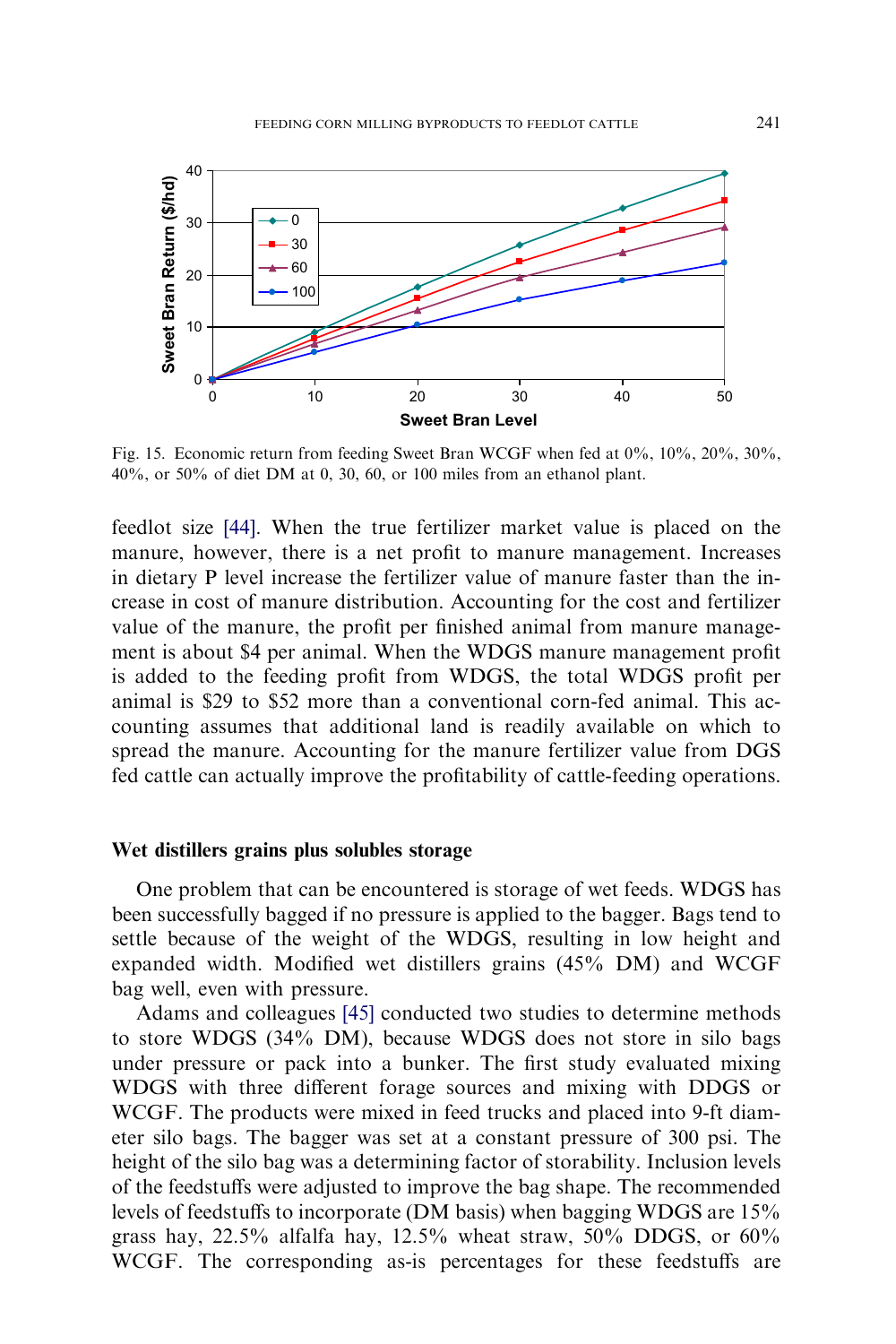6.3%, 10.5%, 5.1%, 27.5%, and 53.7% of the mix, respectively. The second study was conducted by mixing grass hay with WDGS and storing in a concrete bunker. Both 30% and 40% mixtures of grass hay with WDGS (DM basis) packed well into the bunker. These values correspond to 14.0% and 20.1% of the as-is grass hay mix. In both experiments, the product was stored more than 45 days and the apparent quality did not change. Wet DGS can be stored in a silo bag or bunker silo when mixed with drier or bulkier feedstuffs. More information is available at <http://beef.unl.edu>.

Storage allows cattle feeders who have smaller numbers of animals to use wet byproducts and not have the products deteriorate with extended time between deliveries of fresh material from the plant. Wet byproducts are often more available and less expensive in the summer. Storage allows for purchase of wet byproducts in the summer and subsequent feeding in the winter.

The resulting stored (ensiled) mix of wheat straw and WDGS has also been fed to stocker calves. The palatability of the straw (cornstalks also) seems to have been enhanced by storage. The feeding value is at least equal to what would be expected from the mathematical blend of WDGS and wheat straw.

#### New ethanol industry byproducts

The evolving ethanol industry is continually striving to maximize ethanol production efficiency. Changes associated with this progress provide innovative byproduct feeds for producers to use that may be different nutritionally when fed to cattle. One example of a new byproduct feed is Dakota Bran Cake. Bran cake is a distillers byproduct feed produced as primarily corn bran plus distillers solubles produced from a prefractionation dry milling process. On a DM basis, bran cake contains less protein than WDGS and WCGF, similar NDF to both feeds, and similar to slightly less fat content as WDGS. Bremer and colleagues [\[46\]](#page-22-0) evaluated Dakota Bran Cake in a finishing diet by comparing inclusion levels of  $0\%$ ,  $15\%$ ,  $30\%$ , and  $45\%$  of diet DM. Results indicated improved final weight, ADG, DMI, and F:G compared with feeding a blend of high-moisture and dry-rolled corn, suggesting this specific feed has 100% to 108% of the feeding value of corn. Buckner and colleagues [\[47\]](#page-22-0) compared dried Dakota Bran Cake to DDGS supplementation in growing calf diets. Each of the two products was fed at 15% or 30% of the diet, replacing a 70:30 blend of brome grass hay and alfalfa haylage (DM basis). Animal performance improved as the inclusion of the byproducts increased. Dried DGS had improved performance compared with the dried Dakota Bran Cake at both inclusion levels. Dried Dakota Bran Cake had 84% the feeding value of DDGS with growing steers. Previous research has shown that DDGS has about 127% the feeding value of corn in forage-based diets. Dried Dakota Bran Cake therefore seems to have an energy value equal to 103% of corn. Dakota Bran Cake is only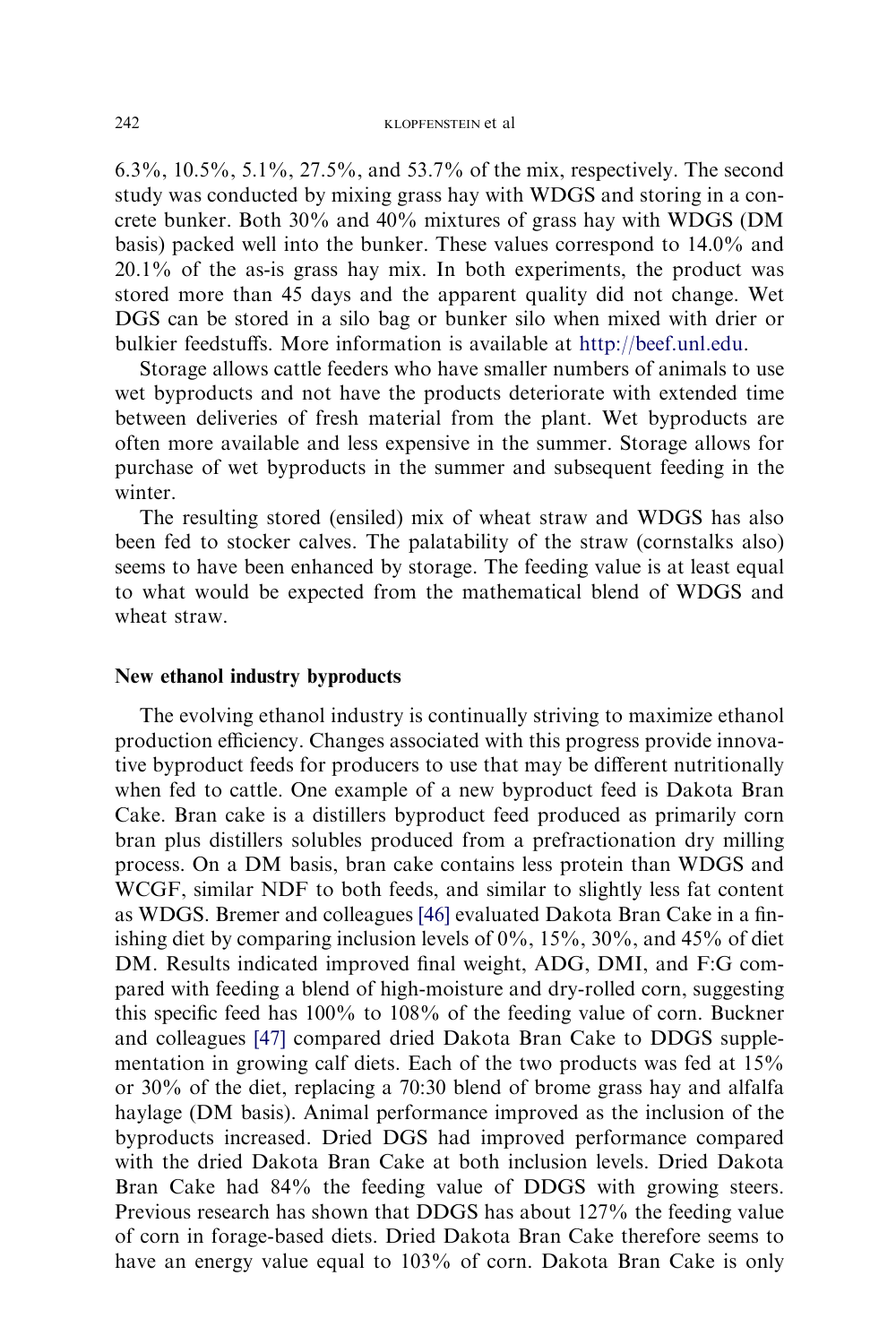<span id="page-20-0"></span>one example of how new ethanol industry byproducts feed relative to traditional finishing rations. Each new byproduct feed needs to be analyzed individually to determine the correct feeding value. Changes to plant production goals and production efficiency have a significant impact on the feeding value of byproducts produced.

# Summary

Distillers grains, CGF, or a combination of both byproducts offer many feeding options to producers when included in feedlot diets. These byproduct feeds may effectively improve cattle performance and operation profitability. Wet DGS and WCGF have feeding values greater than DRC in beef finishing diets. Drying seems to reduce the feeding value of byproducts. The ability to keep cattle on feed and reduction in acidosis problems are likely responsible for the higher apparent feeding values and may be the primary advantages of using WDGS and WCGF in feedlot diets. Understanding and managing variations in fat and sulfur levels in DGS products may help optimize DGS inclusion in feedlot diets. It seems that WDGS feeds better with HMC and DRC than with SFC. With feedlot cattle, more intense corn processing may be optimal for diets containing WCGF. It seems that WCGF is a complementary feedstuff for diets containing WDGS, SFC, HMC, and DRC. The quality and quantity of roughages may be minimized in finishing diets containing byproducts. In the future, with increased supply of byproducts, feeding combinations of WDGS and WCGF may be advantageous. The high undegradable protein value of the distillers grains and WCGF make them excellent protein sources for young, rapidly growing cattle. Innovative ways of storing wet products offer opportunities for smaller producers to capture the value of byproduct feeds. New byproducts will be available in the future as the processes of making ethanol and other products from corn evolve. These new feeds should be evaluated with performance data to determine their respective feeding values.

#### **References**

- [1] Blanchard PH. Technology of corn wet milling and associated processes. Industrial Chemistry Library, vol. 4. New York: Elsevier; 1992.
- [2] Scott T, Klopfenstein T, Shain D, et al. Evaluation of corn bran and corn steep liquor for finishing steers. Nebraska Beef Report 1997;MP67-A:70–2.
- [3] Corrigan M, Erickson G, Klopfenstein T, et al. Effect of distillers grains composition and level on steers consuming high-quality forage. Nebraska Beef Report 2007;MP-90:17–8.
- [4] Trenkle A. Substituting wet distillers grains or condensed solubles for corn grain in finishing diets for yearling heifers. Beef Research Report – Iowa State Univ. 1997;ASRI 451.
- [5] Trenkle A. Relative feeding value of wet corn distillers solubles as a feed for finishing cattle. Beef Research Report – Iowa State Univ. 2002;ASR 1772.
- [6] Holt SM, Pritchard RH. Composition and nutritive value of corn co-products from dry milling ethanol plants. South Dakota State Beef Report 2004;1.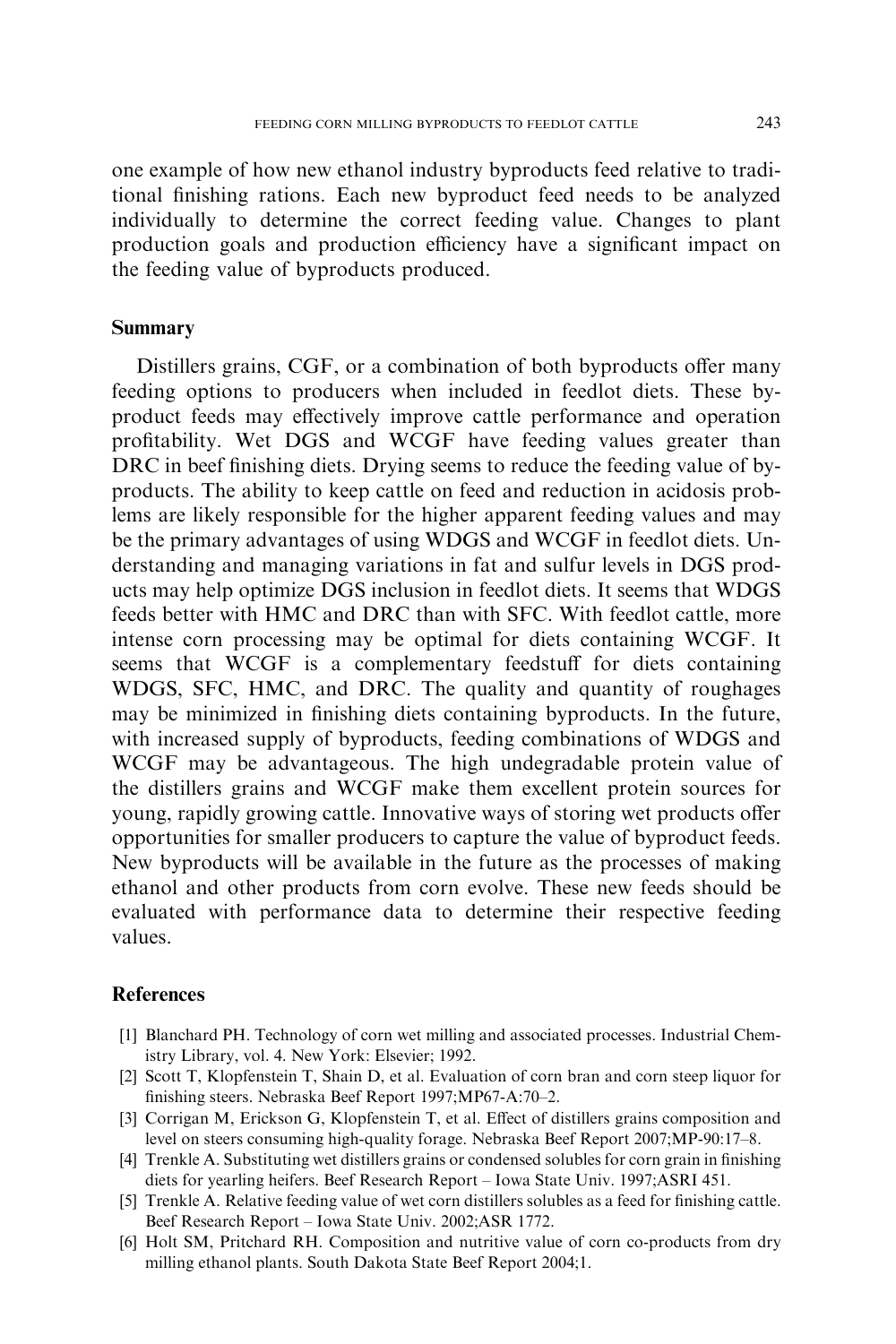- <span id="page-21-0"></span>[7] Green D, Stock R, Klopfenstein T. Corn gluten feed—a review. Nebraska Beef Report 1987; MP52:16–8.
- [8] Buckner C, Erickson G, Klopfenstein T, et al. Effect of feeding a by-product combination at two levels or by-product alone in feedlot diets. Nebraska Beef Report 2007;MP90:25–6.
- [9] Corrigan M, Erickson G, Klopfenstein T, et al. Effect of corn processing and wet distillers grains inclusion level in finishing diets. Nebraska Beef Report 2007;MP-90:33–5.
- [10] DeHaan K, Klopfenstein T, Stock R, et al. Wet distillers byproducts for growing ruminants. Nebraska Beef Report 1982;MP-43:33–5.
- [11] Fanning K, Milton T, Klopfenstein T, et al. Corn and sorghum distillers grains for finishing cattle. Nebraska Beef Report 1999;MP-71A:32–3.
- [12] Farlin SD. Wet distillers grains for finishing cattle. Amin Nutr Health 1981;36:35.
- [13] Farran TB, Erickson GE, Klopfenstein TJ, et al. Wet corn gluten feed and alfalfa levels in dry-rolled corn finishing diets. Nebraska Beef Report 2004;MP80-A:61–3.
- [14] Firkins JL, Berger LL, Fehey GC. Evaluation of wet and dry distillers grains and wet and dry corn gluten feeds for ruminants. J Anim Sci 1985;60:847–60.
- [15] Larson EM, Stock RA, Klopfenstein TJ, et al. Feeding value of wet distillers byproducts for finishing ruminants. J Anim Sci 1993;71:2228–36.
- [16] Luebbe M, Erickson G, Klopfenstein T, et al. Effect of wet distillers grains level on feedlot cattle performance and nutrient mass balance. Proceedings of plains nutrition council spring conference San Antonio 2007;AREC 07-20:98.
- [17] Trenkle A. Evaluation of wet distillers grains in finishing diets for yearling steers. Beef Research Report – Iowa State Univ. 1997;ASRI 450.
- [18] Vander Pol K, Erickson G, Klopfenstein T, et al. Effect of wet and dry distillers grains plus solubles and supplemental fat level on performance of yearling finishing cattle. Nebraska Beef Report 2004;MP-80A:45–8.
- [19] Vander Pol K, Erickson G, Klopfenstein T, et al. Effect of level of wet distillers grains on feedlot performance of finishing cattle and energy value relative to corn [abstract 103]. J Anim Sci 2005;83(Suppl 2):55.
- [20] Buckner C, Mader T, Erickson G, et al. Optimum levels of dry distillers grains with solubles for finishing beef steers. Nebraska Beef Report 2007;MP90:36–8.
- [21] Herold D, Klemesrud M, Klopfenstein T, et al. Solvent-extracted germ meal, corn bran and steep liquor blends for finishing steers. Nebraska Beef Report 1998;MP69-A:50–3.
- [22] Loza P, Vander Pol K, Greenquist M, et al. Effects of different inclusion levels of wet distiller grains in feedlot diets containing wet corn gluten feed. Nebraska Beef Report 2007;MP90:27–8.
- [23] Richards C, Stock R, Klopfenstein T, et al. Effect of wet corn gluten feed and supplemental protein on calf finishing performance. Nebraska Beef Report 1995;MP62-A:26–8.
- [24] Scott TL, Milton CT, Erickson GE, et al. Corn processing method in finishing diets containing wet corn gluten feed. J Anim Sci 2003;81:3182–90.
- [25] Stock RA, Lewis JM, Klopfenstein TJ, et al. Review of new information on the use of wet and dry milling feed by-products in feedlot diets. 1999 Proc Am Soc Anim Sci. Available at: <http://www.asas.org/jas/symposia/proceedings/0924.pdf>. Accessed May 7, 2007.
- [26] Ham GA, Stock RA, Klopfenstein TJ, et al. Wet corn distillers byproducts compared with dried corn distillers grains with solubles as a source of protein and energy for ruminant. J Anim Sci 1995;73:353–9.
- [27] Bremer V, Erickson G, Klopfenstein T. UNL Meta-analysis on the effects of WDGS and Sweet Bran on feedlot cattle performance and carcass characteristics. Proceedings of Plains Nutrition Council Spring Conference San Antonio 2007;AREC 07–20:88.
- [28] Vander Pol K, Erickson G, Klopfenstein T. Degradable intake protein in finishing diets containing dried distillers grains. Nebraska Beef Report 2005;MP83-A:42–4.
- [29] NRC. Nutrient requirements of beef cattle. 7th edition. Washington, DC: National Academy Press; 1996.
- [30] Krehbiel CR, Stock RA, Herold DW, et al. Feeding wet corn gluten feed to reduce subacute acidosis in cattle. J Anim Sci 1995;73:A-1.